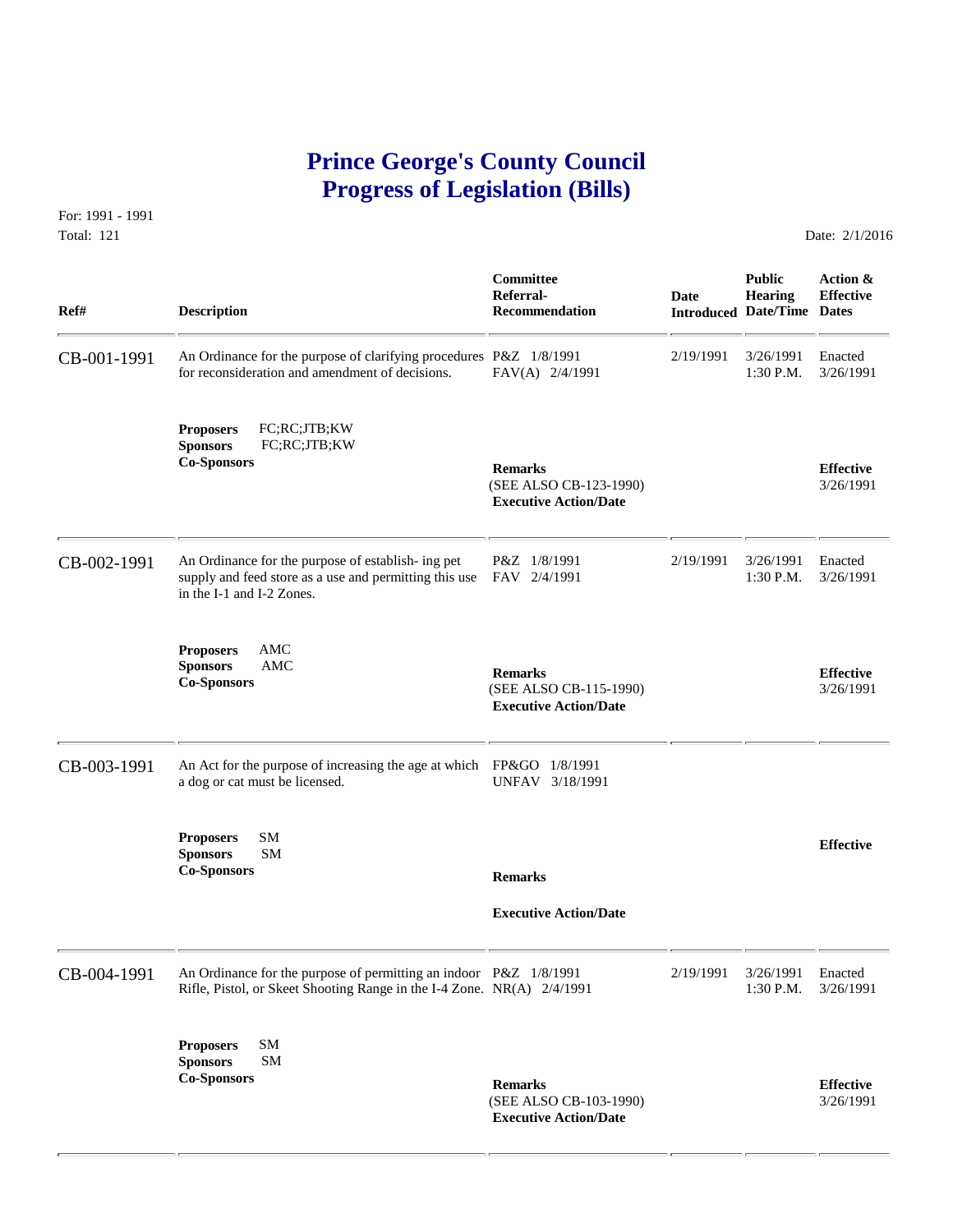## **For: 1991-1991 Prince George's County Council** Page 2 of 26<br> **Prince George's County Council** Page 2 of 26<br> **Progress of Legislation (Bills)** Date: 2/1/2016  $Progress$  of Legislation (Bills)

| Ref#<br>CB-005-1991 | <b>Description</b><br>Zoning Ordinance re satellite dish anten- nas to permit P&Z 1/8/1991<br>more than one per building at times & up to 4' in<br>diameter on roof; & amend definition of useable sat.<br>signals. | Committee<br>Referral-<br><b>Recommendation</b><br>HELD 2/4/1991<br>FAV(A) 3/4/1991 | <b>Date</b><br><b>Introduced</b><br>3/19/1991 | <b>Public</b><br><b>Hearing</b><br>Date/Time<br>4/16/1991<br>$1:30$ P.M. | Action &<br><b>Effective</b><br><b>Dates</b><br>Enacted<br>4/16/1991 |
|---------------------|---------------------------------------------------------------------------------------------------------------------------------------------------------------------------------------------------------------------|-------------------------------------------------------------------------------------|-----------------------------------------------|--------------------------------------------------------------------------|----------------------------------------------------------------------|
|                     | <b>SM</b><br><b>Proposers</b><br>SM<br><b>Sponsors</b><br><b>Co-Sponsors</b>                                                                                                                                        | <b>Remarks</b><br>(SEE ALSO CB-91-1990)<br><b>Executive Action/Date</b>             |                                               |                                                                          | <b>Effective</b><br>4/16/1991                                        |
| CB-006-1991         | An Ordinance modifying the definition of "Home<br>Occupation" to exclude the practice of taxidermy.                                                                                                                 | P&Z 1/8/1991                                                                        |                                               |                                                                          |                                                                      |
|                     | <b>KW</b><br><b>Proposers</b><br><b>Sponsors</b><br><b>KW</b><br><b>Co-Sponsors</b>                                                                                                                                 | <b>Remarks</b><br><b>Executive Action/Date</b>                                      |                                               |                                                                          | <b>Effective</b>                                                     |
| CB-007-1991         | An Act for the purpose of amending the elevation<br>requirement for the storage of certain materials.                                                                                                               | FP&GO 1/8/1991<br>FAV(A) 3/18/1991                                                  | 4/2/1991                                      | 4/30/1991<br>1:30 P.M.                                                   | Enacted<br>4/30/1991                                                 |
|                     | RC<br><b>Proposers</b><br><b>Sponsors</b><br>RC<br><b>Co-Sponsors</b>                                                                                                                                               | <b>Remarks</b><br><b>Executive Action/Date</b><br>S 5/13/1991                       |                                               |                                                                          | <b>Effective</b><br>6/28/1991                                        |
| CB-008-1991         | An Ordinance to amend the provisions appli- cable to P&Z 1/8/1991<br>impervious surfaces limitations in Chesapeake Bay<br>Critical Area Overlay Zones.                                                              | FAV 2/4/1991                                                                        | 2/5/1991                                      | 3/5/1991<br>1:30 P.M.                                                    | Enacted<br>3/5/1991                                                  |
|                     | CO. EXEC.<br><b>Proposers</b><br><b>Sponsors</b><br>FC;RC<br><b>Co-Sponsors</b>                                                                                                                                     | <b>Remarks</b><br>(SEE ALSO CB-107-1990)<br><b>Executive Action/Date</b>            |                                               |                                                                          | <b>Effective</b><br>5/1/1991                                         |
| CB-009-1991         | An Ordinance for the purpose of permitting certain<br>department stores in the Local Activity (L-A-C) Zone.                                                                                                         | P&Z 1/15/1991                                                                       |                                               |                                                                          |                                                                      |
|                     | AMC<br><b>Proposers</b><br><b>Sponsors</b><br>AMC<br><b>Co-Sponsors</b>                                                                                                                                             | <b>Remarks</b><br><b>Executive Action/Date</b>                                      |                                               |                                                                          | <b>Effective</b>                                                     |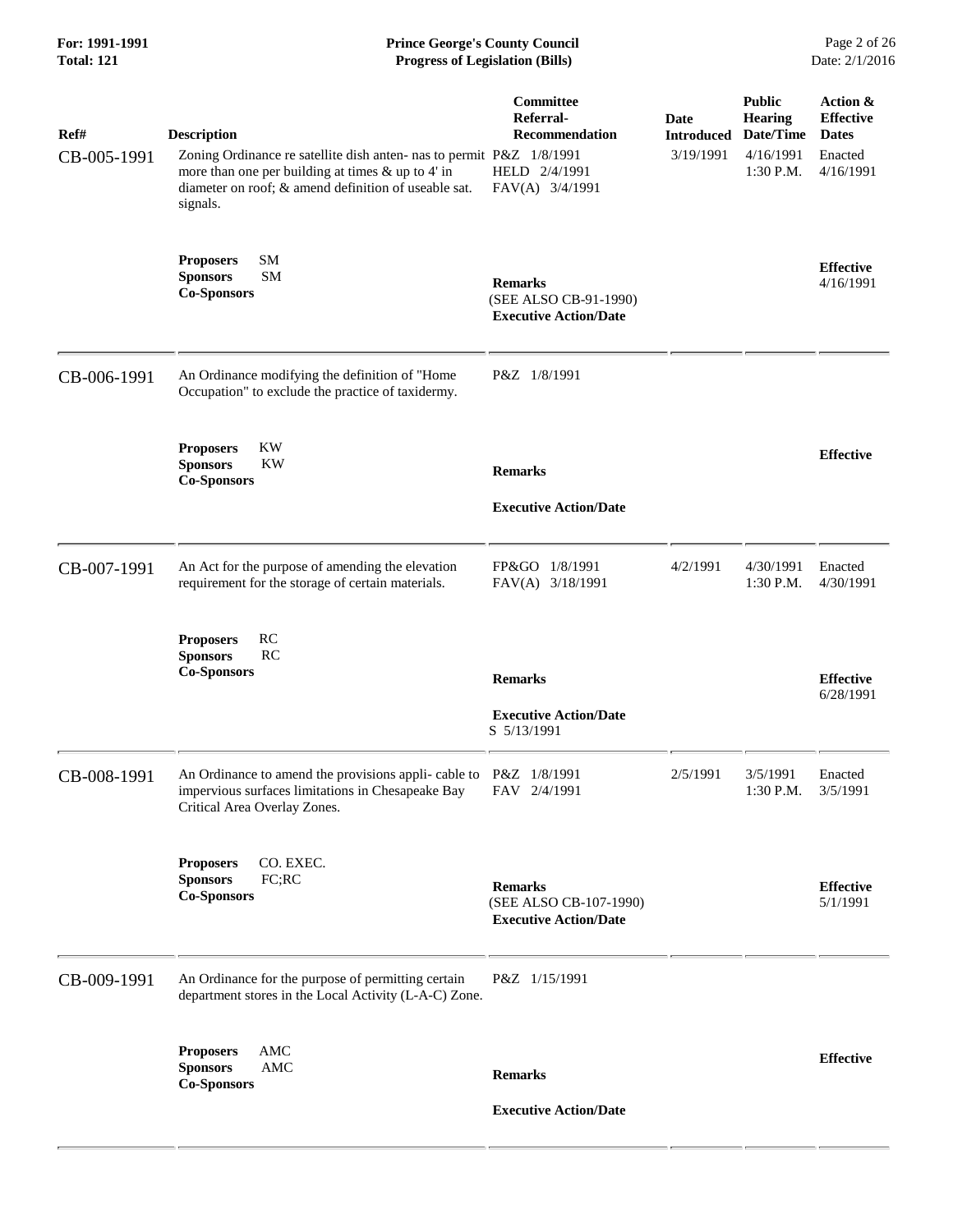| Ref#<br>CB-010-1991 | <b>Description</b><br>A bill to approve M-NCPPC use of Advance Land                                                                                                             | Committee<br>Referral-<br><b>Recommendation</b><br>FP&GO 1/22/1991       | Date<br><b>Introduced</b><br>2/12/1991 | <b>Public</b><br><b>Hearing</b><br>Date/Time<br>3/12/1991 | Action &<br><b>Effective</b><br><b>Dates</b><br>Failed |
|---------------------|---------------------------------------------------------------------------------------------------------------------------------------------------------------------------------|--------------------------------------------------------------------------|----------------------------------------|-----------------------------------------------------------|--------------------------------------------------------|
|                     | Acquisition Program Fund.<br>CO. EXEC.<br><b>Proposers</b>                                                                                                                      | FAV 2/4/1991                                                             |                                        | 1:30 P.M.                                                 | 3/12/1991                                              |
|                     | <b>Sponsors</b><br>AMC;KW<br><b>Co-Sponsors</b>                                                                                                                                 | <b>Remarks</b>                                                           |                                        |                                                           | <b>Effective</b>                                       |
|                     |                                                                                                                                                                                 | <b>Executive Action/Date</b>                                             |                                        |                                                           |                                                        |
| CB-011-1991         | An Ordinance for the purpose of establishin that an<br>existing cemetery that is accessory to an existing<br>church, convent, or monaster is a permitted use.                   | P&Z 1/22/1991<br>FAV(A) 2/4/1991                                         | 2/19/1991                              | 3/26/1991<br>1:30 P.M.                                    | Enacted<br>3/26/1991                                   |
|                     | M-NCPPC<br><b>Proposers</b><br><b>Sponsors</b><br>RC;JTB;FC;SM<br><b>Co-Sponsors</b>                                                                                            | <b>Remarks</b>                                                           |                                        |                                                           | <b>Effective</b><br>3/26/1991                          |
|                     |                                                                                                                                                                                 | <b>Executive Action/Date</b>                                             |                                        |                                                           |                                                        |
| CB-012-1991         | An Ordinance for the purpose of allowing the Bd. of<br>Appeals to grant a variance from the screening<br>requirement for a vehicle towing station in the<br>industrial zones.   | P&Z 2/5/1991<br>FAV(A) 3/4/1991                                          | 3/19/1991                              | 4/16/1991<br>1:30 P.M.                                    | Enacted<br>4/16/1991                                   |
|                     | SM<br><b>Proposers</b><br><b>Sponsors</b><br><b>SM</b><br><b>Co-Sponsors</b>                                                                                                    | <b>Remarks</b><br>(SEE ALSO CB-101-1990)<br><b>Executive Action/Date</b> |                                        |                                                           | <b>Effective</b><br>5/17/1991                          |
| CB-013-1991         | An Ordinance to require that the order of approvals<br>may not be waived and that approval is not final until HELD 3/4/1991<br>after the expiration of all appeals and reviews. | P&Z 2/12/1991<br>HELD 4/25/1991                                          |                                        |                                                           |                                                        |
|                     | AMC<br><b>Proposers</b><br><b>AMC</b><br><b>Sponsors</b>                                                                                                                        |                                                                          |                                        |                                                           | <b>Effective</b>                                       |
|                     | <b>Co-Sponsors</b>                                                                                                                                                              | <b>Remarks</b>                                                           |                                        |                                                           |                                                        |
|                     |                                                                                                                                                                                 | <b>Executive Action/Date</b>                                             |                                        |                                                           |                                                        |
| CB-014-1991         | An Ordinance for the purpose of setting limitations<br>with regard to the Sectional Map Amendment revisory FAV(A) 3/4/1991<br>process and to clarify certain Code language.     | P&Z 2/12/1991                                                            | 3/19/1991                              | 4/16/1991<br>1:30 P.M.                                    | Enacted<br>4/16/1991                                   |
|                     | KW;JTB<br><b>Proposers</b><br><b>Sponsors</b><br>KW;JTB<br><b>Co-Sponsors</b>                                                                                                   | <b>Remarks</b>                                                           |                                        |                                                           | <b>Effective</b><br>6/30/1991                          |
|                     |                                                                                                                                                                                 | <b>Executive Action/Date</b>                                             |                                        |                                                           |                                                        |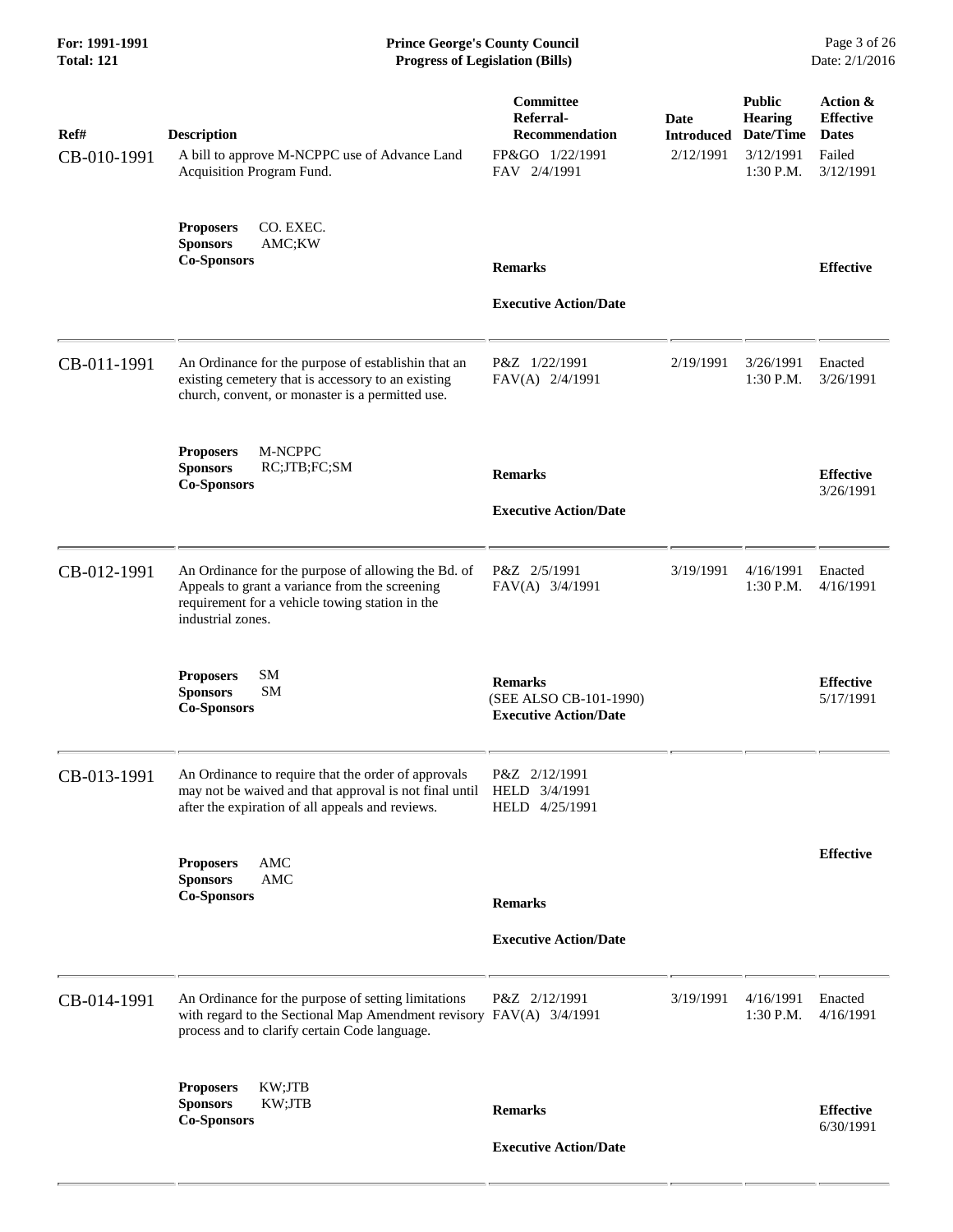# **For: 1991-1991 Prince George's County Council** Page 4 of 26<br> **Prince George's County Council** Page 4 of 26<br> **Progress of Legislation (Bills)** Date: 2/1/2016 **Total: 121 Progress of Legislation (Bills)**

| Ref#<br>CB-015-1991 | <b>Description</b><br>An Ordinance for the purpose of deleting revisory<br>petitions for a Sectional Map Amendment.                                                                               | Committee<br>Referral-<br><b>Recommendation</b><br>P&Z 2/12/1991<br>FAV 3/4/1991                      | Date<br><b>Introduced</b><br>3/19/1991 | <b>Public</b><br><b>Hearing</b><br>Date/Time<br>4/16/1991<br>$1:30$ P.M. | Action &<br><b>Effective</b><br><b>Dates</b><br>Failed<br>4/16/1991 |
|---------------------|---------------------------------------------------------------------------------------------------------------------------------------------------------------------------------------------------|-------------------------------------------------------------------------------------------------------|----------------------------------------|--------------------------------------------------------------------------|---------------------------------------------------------------------|
|                     | FC; RC<br><b>Proposers</b><br><b>Sponsors</b><br>FC;RC<br><b>Co-Sponsors</b>                                                                                                                      | <b>Remarks</b><br><b>Executive Action/Date</b>                                                        |                                        |                                                                          | <b>Effective</b>                                                    |
| CB-016-1991         | An Act to approve County Executive's deter-mination<br>that various County-owned proper- ties are not needed<br>for public use $\&$ may be disposed of in accordance<br>with Sec. 2-111.1.        |                                                                                                       |                                        |                                                                          |                                                                     |
|                     | <b>Proposers</b><br>CO. EXEC.<br><b>Sponsors</b><br><b>Co-Sponsors</b>                                                                                                                            | <b>Remarks</b><br><b>Executive Action/Date</b>                                                        |                                        |                                                                          | <b>Effective</b>                                                    |
| CB-017-1991         | An act to amend the labor agreement with Fraternal<br>Order of Police, Lodge #89 to expedite the<br>promotional appeals procedure.                                                                | FP&GO 2/19/1991<br>FAV 3/18/1991                                                                      | 4/2/1991                               | 4/30/1991<br>1:30 P.M.                                                   | Enacted<br>4/30/1991                                                |
|                     | CO. EXEC.<br><b>Proposers</b><br>FC;JTB;SM;SD;KW<br><b>Sponsors</b><br><b>Co-Sponsors</b>                                                                                                         | <b>Remarks</b><br>(CONTAINS RETROACTIVE<br>PROVISIONS)<br><b>Executive Action/Date</b><br>S 5/13/1991 |                                        |                                                                          | <b>Effective</b><br>6/28/1991                                       |
| CB-018-1991         | An Ordinance concerning enforcement of vio-lations P&Z 3/12/1991<br>of regulations pertaining to use and occupancy<br>permits, affecting responsi-bilities of Police Dept. &<br>Board of Appeals. | FAV(A) 4/1/1991                                                                                       | 4/16/1991                              | 5/21/1991<br>1:30 P.M.                                                   | Enacted<br>5/21/1991                                                |
|                     | SM<br><b>Proposers</b><br><b>SM</b><br><b>Sponsors</b><br><b>Co-Sponsors</b>                                                                                                                      | <b>Remarks</b><br><b>Executive Action/Date</b>                                                        |                                        |                                                                          | <b>Effective</b><br>6/30/1991                                       |
| CB-019-1991         | An Act to prohibit sales, solicitations and distributions P&Z 3/12/1991<br>without the issuance of a valid use and occupancy<br>permit and providing for penalties for violation.                 |                                                                                                       |                                        |                                                                          |                                                                     |
|                     | SM<br><b>Proposers</b><br><b>Sponsors</b><br><b>SM</b><br><b>Co-Sponsors</b>                                                                                                                      | <b>Remarks</b><br><b>Executive Action/Date</b>                                                        |                                        |                                                                          | <b>Effective</b>                                                    |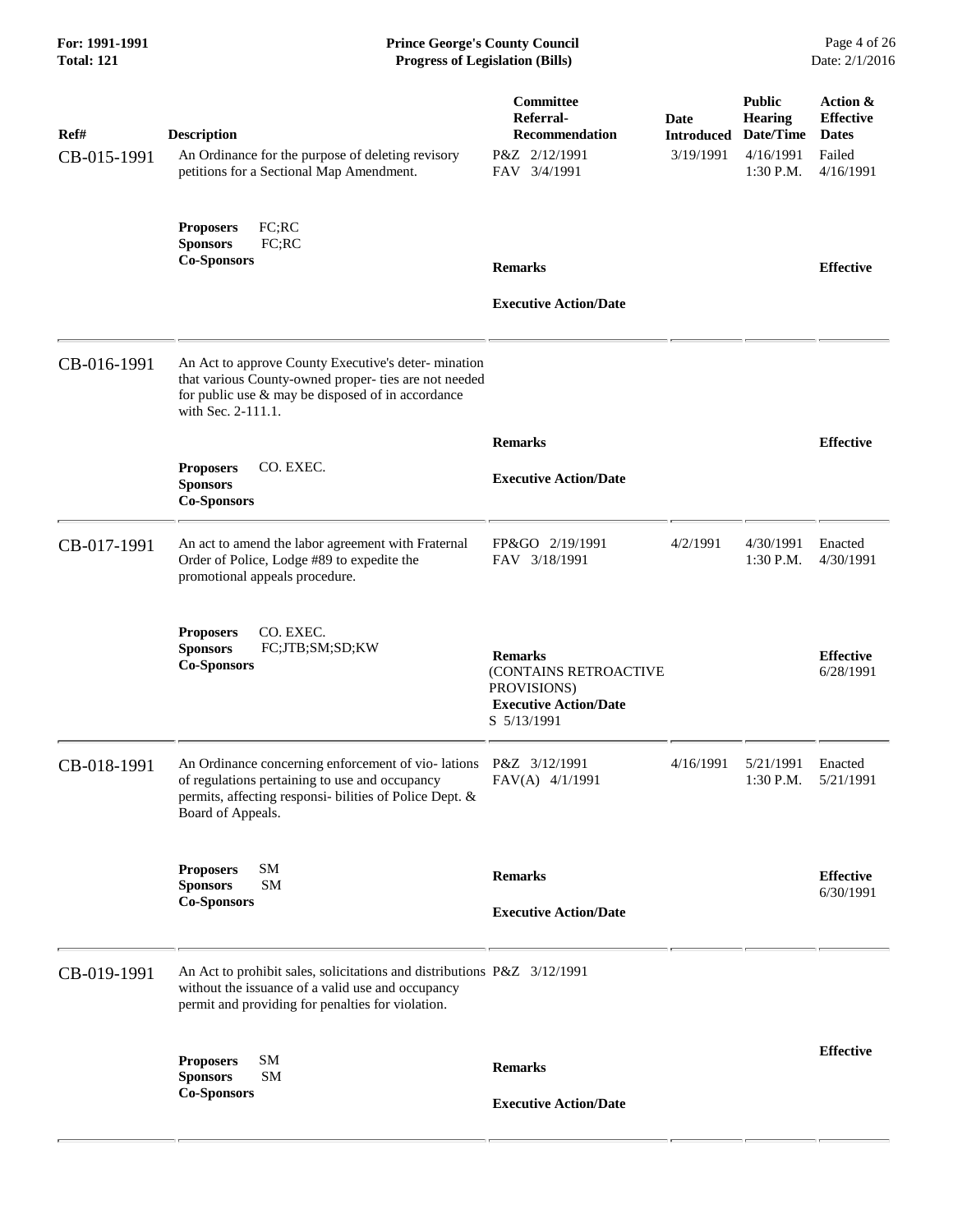# **For: 1991-1991 Prince George's County Council** Page 5 of 26<br> **Formal** Page 5 of 26<br> **Progress of Legislation (Bills)** Date: 2/1/2016 **Total: 121 Progress of Legislation (Bills)**

| Ref#<br>CB-020-1991 | <b>Description</b><br>An Ordinance to increase the time within which a<br>public hearing for amendments to certain Special<br>Exceptions must be scheduled.                                    | Committee<br>Referral-<br><b>Recommendation</b><br>P&Z 3/19/1991<br>FAV 4/25/1991 | Date<br><b>Introduced</b><br>4/30/1991 | <b>Public</b><br><b>Hearing</b><br>Date/Time<br>5/21/1991<br>1:30 P.M. | Action &<br><b>Effective</b><br><b>Dates</b><br>Enacted<br>5/21/1991 |
|---------------------|------------------------------------------------------------------------------------------------------------------------------------------------------------------------------------------------|-----------------------------------------------------------------------------------|----------------------------------------|------------------------------------------------------------------------|----------------------------------------------------------------------|
|                     | <b>RC</b><br><b>Proposers</b><br>RC<br><b>Sponsors</b><br><b>Co-Sponsors</b>                                                                                                                   | <b>Remarks</b><br><b>Executive Action/Date</b>                                    |                                        |                                                                        | <b>Effective</b><br>6/30/1991                                        |
| CB-021-1991         | An Ordinance for purposes of providing that Director<br>of DER transmit a copy of any petition to revoke or<br>modify an approved Special Exception to the property<br>$owner(s)$ .            | P&Z 3/19/1991<br>FAV(A) 4/25/1991                                                 | 4/30/1991                              | 5/21/1991<br>1:30 P.M.                                                 | Enacted<br>5/21/1991                                                 |
|                     | <b>KW</b><br><b>Proposers</b><br><b>Sponsors</b><br>KW;JTB<br><b>Co-Sponsors</b>                                                                                                               | <b>Remarks</b><br><b>Executive Action/Date</b>                                    |                                        |                                                                        | <b>Effective</b><br>6/30/1991                                        |
| CB-022-1991         | An Ordinance providing that property con-veyed by<br>the U.S. or State of Md. that has recently been rezoned FAV 4/1/1991<br>shall be placed in the zone which was granted in the<br>rezoning. | P&Z 3/19/1991                                                                     | 4/16/1991                              | 5/21/1991<br>1:30 P.M.                                                 | Enacted<br>5/21/1991                                                 |
|                     | KW<br><b>Proposers</b><br><b>Sponsors</b><br>KW<br><b>Co-Sponsors</b>                                                                                                                          | <b>Remarks</b><br><b>Executive Action/Date</b>                                    |                                        |                                                                        | <b>Effective</b><br>6/30/1991                                        |
| CB-023-1991         | To prohibit discrim. in housing, employ-ment, law<br>enforce. education, financial lending, public<br>accomodations & real est. practices on basis of sexual<br>orientation.                   | FP&GO 3/26/1991<br>FAV(A) 4/15/1991                                               | 5/7/1991                               | 6/4/1991<br>11:00 AM                                                   | Enacted<br>6/4/1991                                                  |
|                     | CO. EXEC.<br><b>Proposers</b><br>SD;JTB;AMC;SM<br><b>Sponsors</b><br><b>Co-Sponsors</b>                                                                                                        | <b>Remarks</b><br><b>Executive Action/Date</b><br>S 6/14/1991                     |                                        |                                                                        | <b>Effective</b><br>7/30/1991                                        |
| CB-024-1991         | An Ordinance for the purpose of prohibiting the<br>erection of new outdoor advertising signs (billboards)<br>within the County.                                                                | P&Z 3/26/1991<br>HELD 7/1/1991<br>FAV(A) 9/23/1991                                | 10/1/1991                              | 11/5/1991<br>1:30 P.M.                                                 | Enacted<br>11/5/1991                                                 |
|                     | FC<br><b>Proposers</b><br>FC;SD;JF;JTB;AMC<br><b>Sponsors</b><br><b>Co-Sponsors</b>                                                                                                            | <b>Remarks</b><br>(SEE ALSO CB-59-1991)<br><b>Executive Action/Date</b>           |                                        |                                                                        | <b>Effective</b><br>12/31/1991                                       |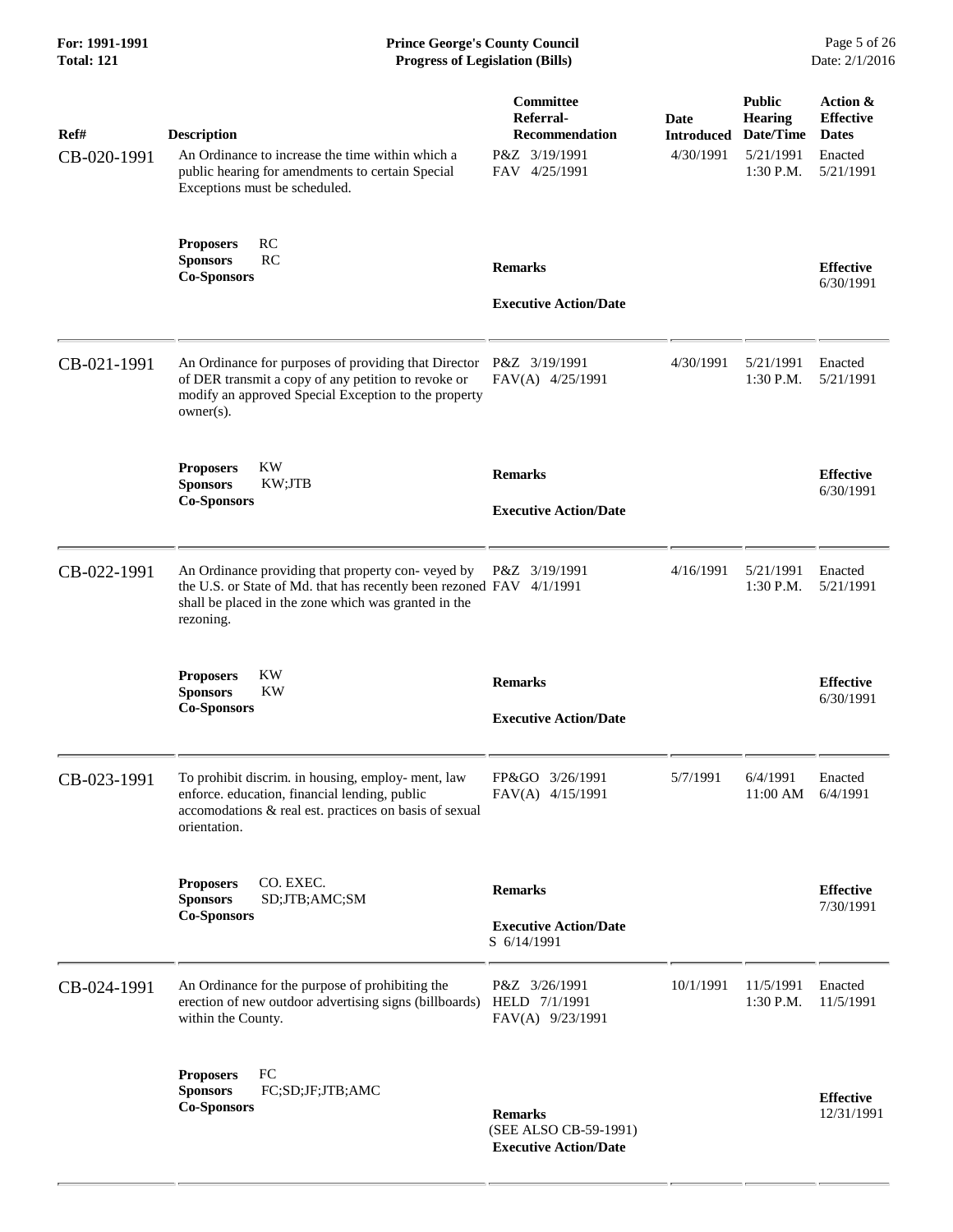# **For: 1991-1991 Prince George's County Council** Page 6 of 26<br> **Formal** Page 6 of 26<br> **Progress of Legislation (Bills)** Date: 2/1/2016 **Total: 121 Progress of Legislation (Bills)**

| Ref#<br>CB-025-1991 | <b>Description</b><br>An Emergency Act authorizing the extension or<br>reissuance of permits and permit applications under<br>certain circumstances.                                                         | Committee<br>Referral-<br><b>Recommendation</b><br>FP&GO 3/26/1991<br>FAV(A) 4/15/1991                | Date<br><b>Introduced</b><br>5/7/1991 | <b>Public</b><br><b>Hearing</b><br>Date/Time<br>6/4/1991<br>11:00 AM | Action &<br><b>Effective</b><br><b>Dates</b><br>Enacted<br>6/4/1991 |
|---------------------|--------------------------------------------------------------------------------------------------------------------------------------------------------------------------------------------------------------|-------------------------------------------------------------------------------------------------------|---------------------------------------|----------------------------------------------------------------------|---------------------------------------------------------------------|
|                     | <b>Proposers</b><br>CO. EXEC.<br>KW;JF;SM;JTB;SD;RC;AMC<br><b>Sponsors</b><br><b>Co-Sponsors</b>                                                                                                             | <b>Remarks</b><br><b>Executive Action/Date</b><br>S 6/14/1991                                         |                                       |                                                                      | <b>Effective</b><br>6/14/1991                                       |
| CB-026-1991         | An Ordinance including a finding of adequacy of<br>trans. facilities in the re- quirements for certain<br>Conceptual & Detail- ed Site Plan approvals for the<br>M-X-T Zone.                                 | P&Z 3/26/1991<br>FAV(A) 4/25/1991                                                                     | 4/30/1991                             | 5/21/1991<br>1:30 P.M.                                               | Enacted<br>5/21/1991                                                |
|                     | AMC<br><b>Proposers</b><br><b>Sponsors</b><br>AMC;SD;JTB;SM;FC;KW<br><b>Co-Sponsors</b>                                                                                                                      | <b>Remarks</b><br><b>Executive Action/Date</b>                                                        |                                       |                                                                      | <b>Effective</b><br>6/30/1991                                       |
| CB-027-1991         | To exempt certain employees returning to County<br>service from active military duty from a reduction in<br>force and providing for the donation of annual leave to<br>such.                                 | FP&GO 4/9/1991<br>FAV 5/6/1991                                                                        | 5/14/1991                             | 6/11/1991<br>1:30 P.M.                                               | Enacted<br>6/11/1991                                                |
|                     | CO. EXEC.<br><b>Proposers</b><br><b>Sponsors</b><br>JF;JTB;HP;KW;FC;RC;SM<br><b>Co-Sponsors</b>                                                                                                              | <b>Remarks</b><br>(CONTAINS RETROACTIVE<br>PROVISIONS)<br><b>Executive Action/Date</b><br>S 6/24/1991 |                                       |                                                                      | <b>Effective</b><br>8/9/1991                                        |
| CB-028-1991         | An Act for the purpose of permitting the District<br>Council to amend the Woodland Conservation<br>requirements in conjunction with a S.E. under certain<br>circumstances.                                   | P&Z 4/9/1991<br>FAV(A) 6/4/1991                                                                       | 6/11/1991                             | 7/9/1991<br>11:00 AM                                                 | Enacted<br>7/9/1991                                                 |
|                     | <b>KW</b><br><b>Proposers</b><br><b>Sponsors</b><br>KW;SM;JTB;FC;HP<br><b>Co-Sponsors</b>                                                                                                                    | <b>Remarks</b><br><b>Executive Action/Date</b><br>S 7/18/1991                                         |                                       |                                                                      | <b>Effective</b><br>9/3/1991                                        |
| CB-029-1991         | Emergency Act to create a fund among the accounting C.O.W. 4/9/1991<br>records of the Co. to account for short-term borrowing FAV 4/9/1991<br>debt, restructive or other methods of deficiency<br>reduction. |                                                                                                       | 4/16/1991                             | 5/7/1991<br>1:30 P.M.                                                | Enacted<br>5/7/1991                                                 |
|                     | CO. EXEC.<br><b>Proposers</b><br><b>Sponsors</b><br>AMC;KW;HP;JTB;RC<br><b>Co-Sponsors</b>                                                                                                                   | <b>Remarks</b><br><b>Executive Action/Date</b><br>S 5/7/1991                                          |                                       |                                                                      | <b>Effective</b><br>5/7/1991                                        |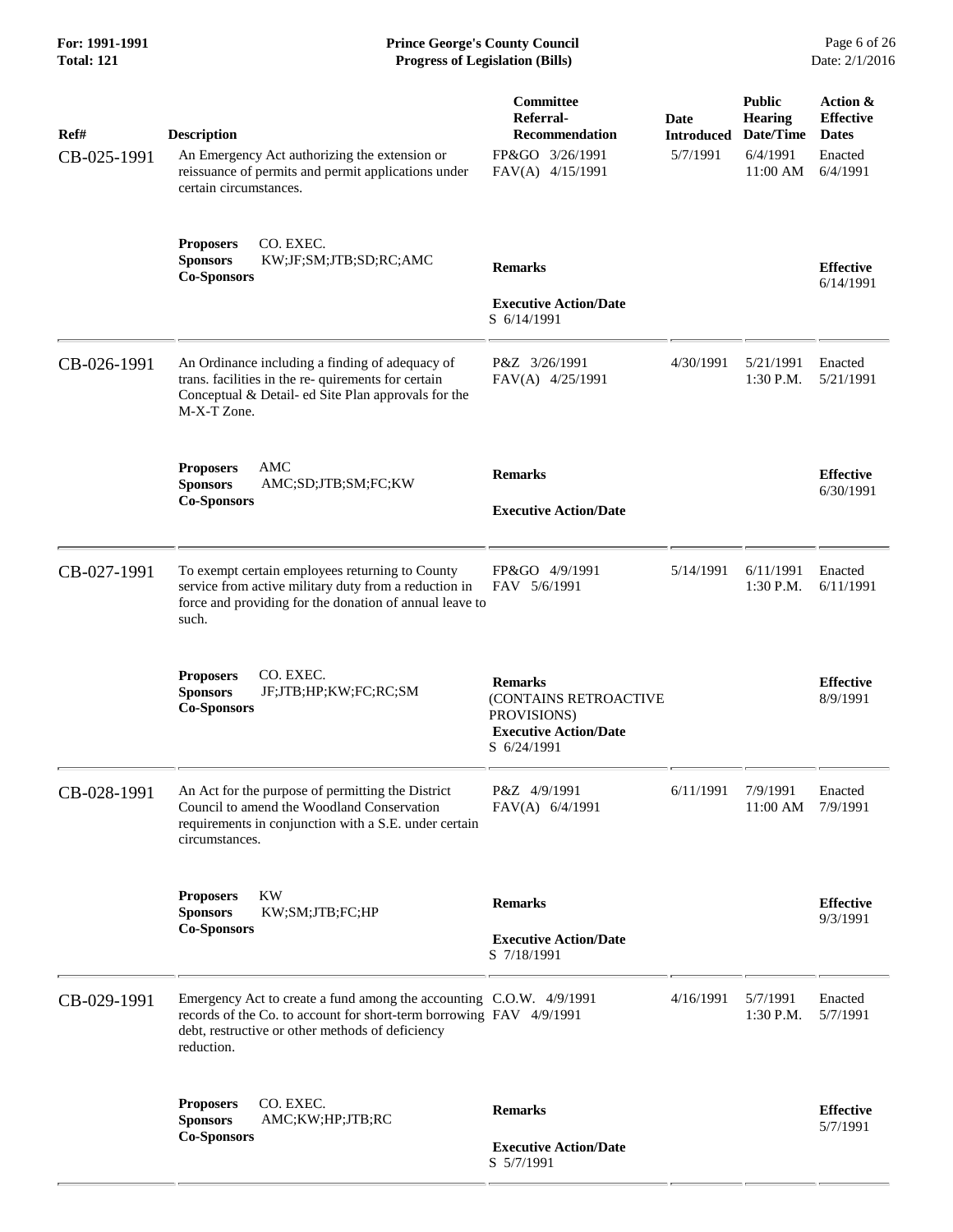| For: 1991-1991<br><b>Total: 121</b> | <b>Prince George's County Council</b><br>Date: 2/1/2016<br><b>Progress of Legislation (Bills)</b>                                                                                                           |                                                                    |                                        |                                                                       |                                                                     |
|-------------------------------------|-------------------------------------------------------------------------------------------------------------------------------------------------------------------------------------------------------------|--------------------------------------------------------------------|----------------------------------------|-----------------------------------------------------------------------|---------------------------------------------------------------------|
| Ref#<br>CB-030-1991                 | <b>Description</b><br>Emergency Act to authorize Co. to issue & sell<br>short-term notes in amount not to exceed \$60,000,000 FAV(A) 4/9/1991<br>to provide funds for meeting temporary cash needs,<br>etc. | Committee<br>Referral-<br><b>Recommendation</b><br>C.O.W. 4/9/1991 | Date<br><b>Introduced</b><br>4/16/1991 | <b>Public</b><br><b>Hearing</b><br>Date/Time<br>5/7/1991<br>1:30 P.M. | Action &<br><b>Effective</b><br><b>Dates</b><br>Enacted<br>5/7/1991 |
|                                     | CO. EXEC.<br><b>Proposers</b><br><b>Sponsors</b><br>AMC;KW;HP<br><b>Co-Sponsors</b>                                                                                                                         | <b>Remarks</b><br><b>Executive Action/Date</b><br>S 5/7/1991       |                                        |                                                                       | <b>Effective</b><br>5/7/1991                                        |
| CB-031-1991                         | To authorize Co. to issue $&$ sell Bonds in amt. not to<br>exceed \$40,355,000 to provide funds for financing in<br>whole or in part costs of certain capital projects, etc.                                | $C.0.W.$ 4/9/1991<br>HELD 4/16/1991                                | 6/4/1991                               | 7/9/1991<br>1:30 P.M.                                                 | Enacted<br>7/9/1991                                                 |
|                                     | CO. EXEC.<br><b>Proposers</b><br><b>Sponsors</b><br>$RC;$ J $F$<br><b>Co-Sponsors</b>                                                                                                                       | <b>Remarks</b><br><b>Executive Action/Date</b><br>S 7/18/1991      |                                        |                                                                       | <b>Effective</b><br>9/3/1991                                        |
| CB-032-1991                         | To authorize Co. to issue $\&$ sell Bonds in amount not<br>to exceed \$70,000,000 to fund certain outstanding<br>issues of Consolidated Public Improvement Bonds.                                           | $C.O.W.$ 4/9/1991<br>FAV 4/9/1991                                  | 4/16/1991                              | 5/7/1991<br>1:30 P.M.                                                 | Enacted<br>5/7/1991                                                 |
|                                     | <b>Proposers</b><br>CO. EXEC.<br><b>Sponsors</b><br>AMC;JF;KW;FC;RC<br><b>Co-Sponsors</b>                                                                                                                   | <b>Remarks</b><br><b>Executive Action/Date</b><br>S 5/7/1991       |                                        |                                                                       | <b>Effective</b><br>6/24/1991                                       |
| CB-033-1991                         | To increase the rate of the energy and fuel tax.                                                                                                                                                            | C.O.W. 4/9/1991<br>NR 4/16/1991                                    | 4/16/1991                              | 5/7/1991<br>1:30 P.M.                                                 | Enacted<br>5/14/1991                                                |
|                                     | CO. EXEC.<br><b>Proposers</b><br><b>Sponsors</b><br>AMC;HP<br><b>Co-Sponsors</b>                                                                                                                            | <b>Remarks</b>                                                     |                                        |                                                                       | <b>Effective</b><br>7/1/1991                                        |
|                                     |                                                                                                                                                                                                             | <b>Executive Action/Date</b><br>S 5/23/1991                        |                                        |                                                                       |                                                                     |
| CB-034-1991                         | To provide that the fees for certain emergency<br>transportation provided by the County be established<br>in the County Budget Ordinance.                                                                   | $C.0.W.$ 4/9/1991<br>FAV 4/16/1991                                 | 4/16/1991                              | 5/7/1991<br>1:30 P.M.                                                 | Enacted<br>5/7/1991                                                 |
|                                     | CO. EXEC.<br><b>Proposers</b><br><b>Sponsors</b><br>JF;JTB;KW;AMC;RC;FC<br><b>Co-Sponsors</b>                                                                                                               | <b>Remarks</b><br><b>Executive Action/Date</b><br>S 5/7/1991       |                                        |                                                                       | <b>Effective</b><br>7/1/1991                                        |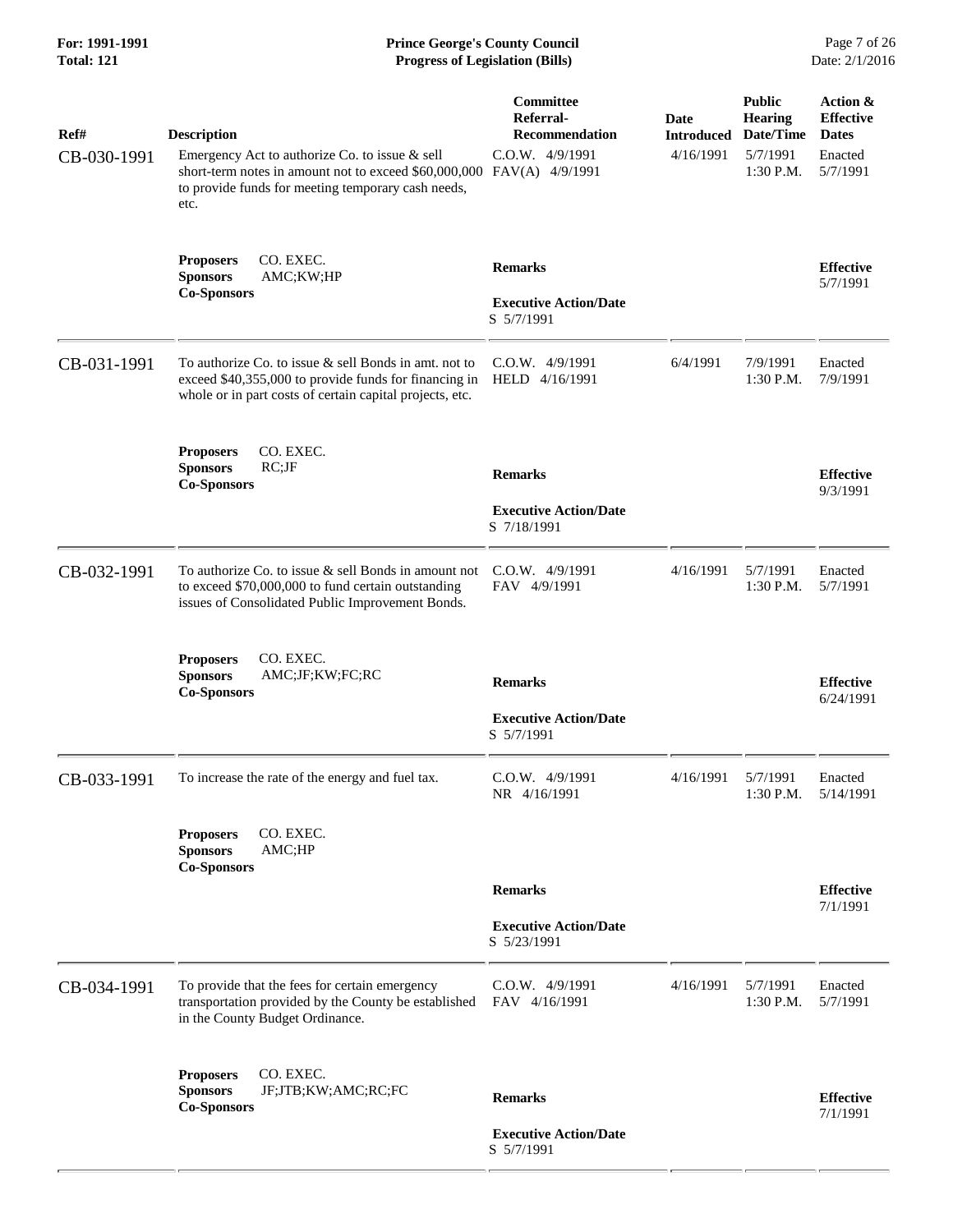| For: 1991-1991<br><b>Total: 121</b> | <b>Prince George's County Council</b><br><b>Progress of Legislation (Bills)</b>                                                                                             |                                                                                |                                               |                                                                        | Page 8 of 26<br>Date: 2/1/2016                                       |  |
|-------------------------------------|-----------------------------------------------------------------------------------------------------------------------------------------------------------------------------|--------------------------------------------------------------------------------|-----------------------------------------------|------------------------------------------------------------------------|----------------------------------------------------------------------|--|
| Ref#<br>CB-035-1991                 | <b>Description</b><br>To amend the County Classification Plan for revising,<br>restructuring, abolishing and adding class titles and<br>grades for certain classes of work. | Committee<br>Referral-<br>Recommendation<br>FP&GO 4/16/1991<br>FAV(A) 5/6/1991 | <b>Date</b><br><b>Introduced</b><br>5/14/1991 | <b>Public</b><br><b>Hearing</b><br>Date/Time<br>6/11/1991<br>1:30 P.M. | Action &<br><b>Effective</b><br><b>Dates</b><br>Enacted<br>6/11/1991 |  |
|                                     | <b>Proposers</b><br>CO. EXEC.<br>HP<br><b>Sponsors</b><br><b>Co-Sponsors</b>                                                                                                | <b>Remarks</b><br><b>Executive Action/Date</b><br>S 6/24/1991                  |                                               |                                                                        | <b>Effective</b><br>8/9/1991                                         |  |
| CB-036-1991                         | An Ordinance for the purpose of permitting the<br>keeping of pigeons in the R-55 Zone, provided the use $FAV(A)$ 4/25/1991<br>was in existence prior to June 30, 1987.      | P&Z 4/16/1991                                                                  | 4/30/1991                                     | 5/21/1991<br>1:30 P.M.                                                 | Enacted<br>5/21/1991                                                 |  |
|                                     | AMC<br><b>Proposers</b><br><b>Sponsors</b><br>AMC<br><b>Co-Sponsors</b>                                                                                                     | <b>Remarks</b><br><b>Executive Action/Date</b>                                 |                                               |                                                                        | <b>Effective</b><br>6/30/1991                                        |  |
| CB-037-1991                         | An Ordinance for the purpose of permitting<br>commercial and animal training kennels in the R-E<br>Zone.                                                                    | P&Z 4/16/1991<br>FAV(A) 4/25/1991                                              | 4/30/1991                                     | 5/21/1991<br>1:30 P.M.                                                 | Enacted<br>5/21/1991                                                 |  |
|                                     | <b>Proposers</b><br>KW<br><b>Sponsors</b><br>KW<br><b>Co-Sponsors</b>                                                                                                       | <b>Remarks</b><br><b>Executive Action/Date</b>                                 |                                               |                                                                        | <b>Effective</b><br>6/30/1991                                        |  |
| CB-038-1991                         | Emergency Bill to increase the inter-fund borrowing<br>authority of the Finance Direc- tor to meet temporary<br>cash requirements.                                          | C.O.W. 4/16/1991<br>FAV(A) 4/16/1991                                           | 4/16/1991                                     | 5/7/1991<br>1:30 P.M.                                                  | Enacted<br>5/7/1991                                                  |  |
|                                     | CO. EXEC.<br><b>Proposers</b><br><b>Sponsors</b><br>JF;SD;AMC;FC;KW;RC;HP<br><b>Co-Sponsors</b>                                                                             | <b>Remarks</b><br><b>Executive Action/Date</b><br>S 5/7/1991                   |                                               |                                                                        | <b>Effective</b><br>5/7/1991                                         |  |
| CB-039-1991                         | An Act for the purpose of lifting economic sanctions<br>against the Republic of Namibia.                                                                                    | FP&GO 4/23/1991<br>FAV 5/6/1991                                                | 5/14/1991                                     | 6/11/1991<br>1:30 P.M.                                                 | Enacted<br>6/11/1991                                                 |  |
|                                     | RC;JF;HP<br><b>Proposers</b><br><b>Sponsors</b><br>RC;JF;HP;JTB;SD;FC;SM<br><b>Co-Sponsors</b>                                                                              | <b>Remarks</b><br><b>Executive Action/Date</b><br>S 6/24/1991                  |                                               |                                                                        | <b>Effective</b><br>8/9/1991                                         |  |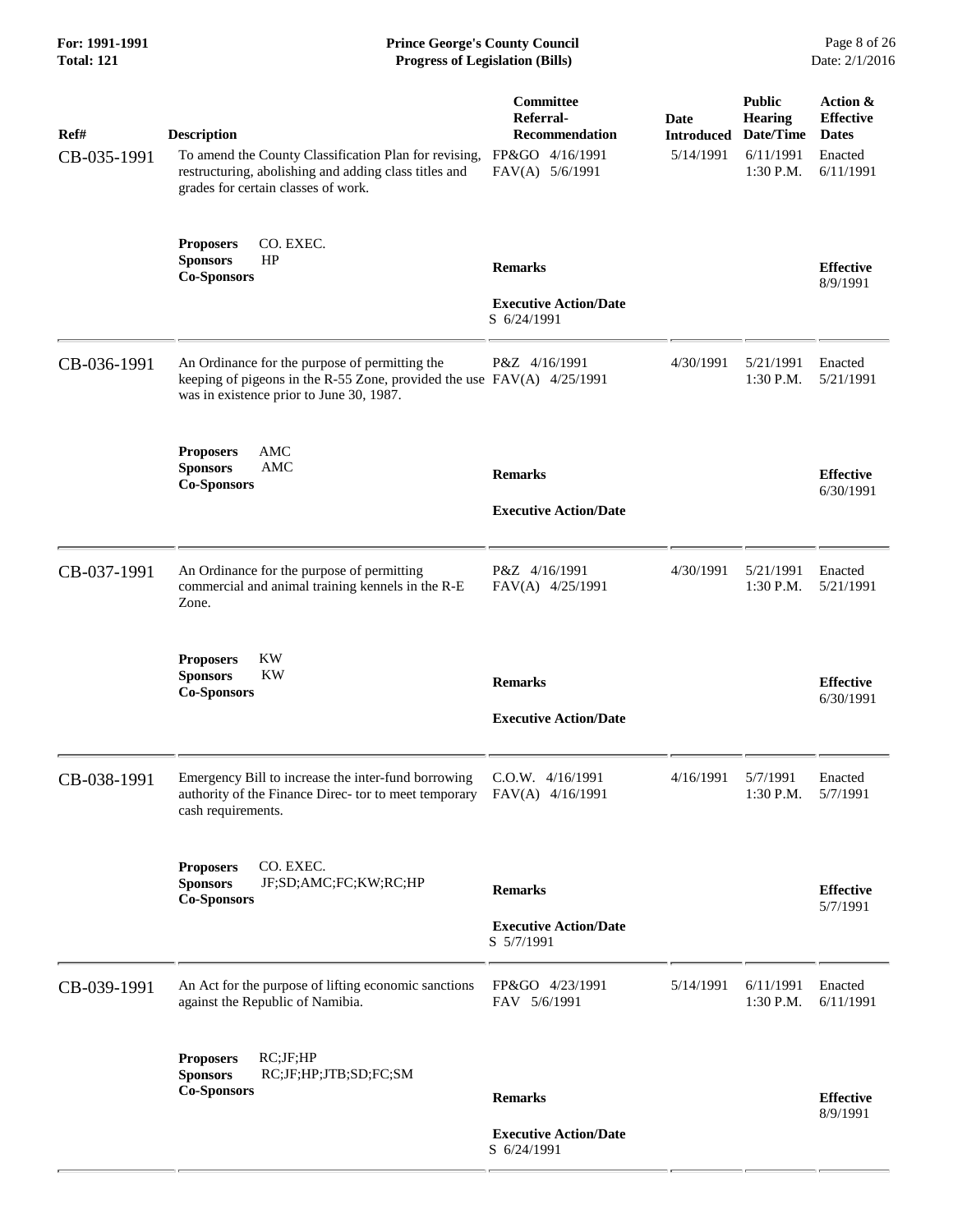| Ref#<br>CB-040-1991 | <b>Description</b><br>An Ordinance concerning commercial recreational<br>attractions.                                                                                                              | Committee<br>Referral-<br><b>Recommendation</b><br>P&Z 4/23/1991<br>FAV(A) 4/25/1991 | Date<br><b>Introduced</b><br>4/30/1991 | <b>Public</b><br><b>Hearing</b><br>Date/Time<br>5/21/1991<br>1:30 P.M. | Action &<br><b>Effective</b><br><b>Dates</b><br>Enacted<br>5/21/1991 |
|---------------------|----------------------------------------------------------------------------------------------------------------------------------------------------------------------------------------------------|--------------------------------------------------------------------------------------|----------------------------------------|------------------------------------------------------------------------|----------------------------------------------------------------------|
|                     | <b>JTB</b><br><b>Proposers</b><br><b>Sponsors</b><br><b>JTB</b><br><b>Co-Sponsors</b>                                                                                                              | <b>Remarks</b><br><b>Executive Action/Date</b>                                       |                                        |                                                                        | <b>Effective</b><br>6/30/1991                                        |
| CB-041-1991         | Interproject Transfer of Appropriations in the FY1991 FP&GO 4/23/1991<br>Capital Budget to the Gladys Noon Spellman<br>Elementary School, Ager Road Bridge Repair and<br>Cherrywood Lane Extended. | FAV 5/6/1991                                                                         | 5/14/1991                              | 6/11/1991<br>1:30 P.M.                                                 | Enacted<br>6/11/1991                                                 |
|                     | CO. EXEC.<br><b>Proposers</b><br><b>Sponsors</b><br>SD;FC;RC;JTB<br><b>Co-Sponsors</b>                                                                                                             | <b>Remarks</b><br><b>Executive Action/Date</b><br>S 6/24/1991                        |                                        |                                                                        | <b>Effective</b><br>8/9/1991                                         |
| CB-042-1991         | ASSIGNED.                                                                                                                                                                                          |                                                                                      |                                        |                                                                        |                                                                      |
|                     | <b>Proposers</b><br><b>Sponsors</b><br><b>Co-Sponsors</b>                                                                                                                                          | <b>Remarks</b><br><b>Executive Action/Date</b>                                       |                                        |                                                                        | <b>Effective</b>                                                     |
| CB-043-1991         | An Ordinance to allow the Planning Board to approve P&Z 4/30/1991<br>minor changes to a site plan for approved Special<br>Exceptions for public electric utility uses or structures.               | FAV(A) 5/6/1991                                                                      | 4/30/1991                              | 5/21/1991<br>1:30 P.M.                                                 | Enacted<br>5/21/1991                                                 |
|                     | M-NCPPC<br><b>Proposers</b><br><b>Sponsors</b><br>FC<br><b>Co-Sponsors</b>                                                                                                                         | <b>Remarks</b><br><b>Executive Action/Date</b>                                       |                                        |                                                                        | <b>Effective</b><br>5/21/1991                                        |
| CB-044-1991         | An Act to award retention points to veterans of the<br>United States Armed Forces for service in the Armed<br>Forces.                                                                              | FP&GO 5/7/1991<br>FAV(A) 6/3/1991                                                    | 6/11/1991                              | 7/9/1991<br>11:00 AM                                                   | Enacted<br>7/9/1991                                                  |
|                     | <b>KW</b><br><b>Proposers</b><br>KW<br><b>Sponsors</b><br><b>Co-Sponsors</b>                                                                                                                       | <b>Remarks</b><br><b>Executive Action/Date</b><br>S 7/18/1991                        |                                        |                                                                        | <b>Effective</b><br>9/3/1991                                         |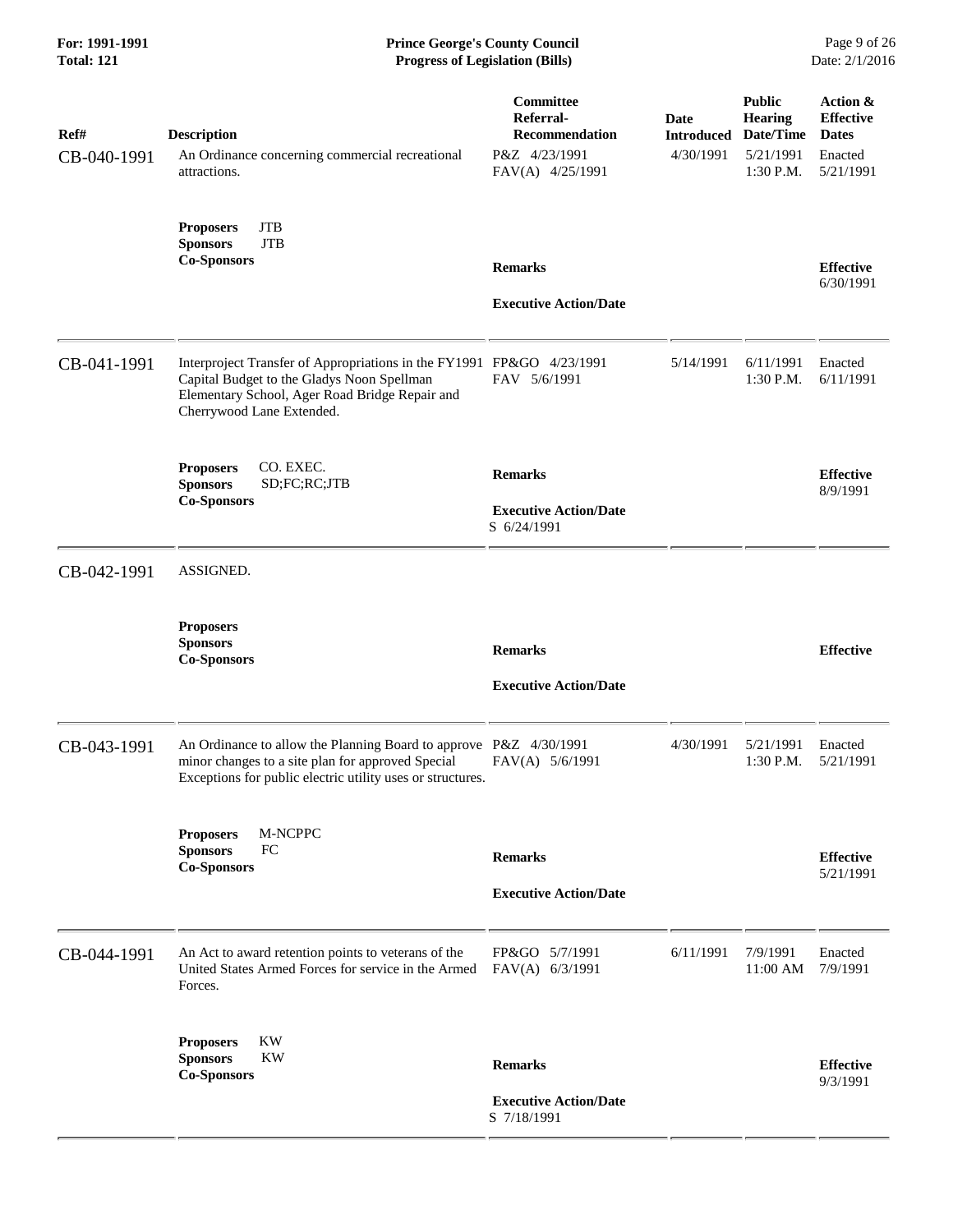# **For: 1991-1991 Prince George's County Council** Page 10 of 26<br> **Prince George's County Council** Page 10 of 26<br> **Progress of Legislation (Bills)** Date: 2/1/2016 **Total: 121 Progress of Legislation (Bills)**

| Ref#<br>CB-045-1991 | <b>Description</b><br>An Act for the purpose of exempting certain<br>subdivisions from the Moderately Priced Dwelling<br>Unit requirements.                                                  | Committee<br>Referral-<br><b>Recommendation</b><br>H&ED 5/7/1991<br>FAV(A) 6/3/1991 | <b>Date</b><br><b>Introduced</b><br>6/4/1991 | <b>Public</b><br>Hearing<br>Date/Time<br>7/9/1991<br>11:00 AM | Action &<br><b>Effective</b><br><b>Dates</b><br>Enacted<br>7/9/1991 |
|---------------------|----------------------------------------------------------------------------------------------------------------------------------------------------------------------------------------------|-------------------------------------------------------------------------------------|----------------------------------------------|---------------------------------------------------------------|---------------------------------------------------------------------|
|                     | <b>Proposers</b><br><b>JTB</b><br><b>Sponsors</b><br><b>JTB</b><br><b>Co-Sponsors</b>                                                                                                        | <b>Remarks</b><br><b>Executive Action/Date</b><br>S 7/18/1991                       |                                              |                                                               | <b>Effective</b><br>9/3/1991                                        |
| CB-046-1991         | An Act to amend the Subdivision regulations for the<br>purpose of exempting certain subdivisions from the<br>Moderately Priced Dwelling Unit requirements.                                   | H&ED 5/7/1991<br>FAV(A) 6/3/1991                                                    | 6/4/1991                                     | 7/9/1991<br>11:00 AM                                          | Enacted<br>7/9/1991                                                 |
|                     | <b>JTB</b><br><b>Proposers</b><br><b>Sponsors</b><br><b>JTB</b><br><b>Co-Sponsors</b>                                                                                                        | <b>Remarks</b><br><b>Executive Action/Date</b><br>S 7/18/1991                       |                                              |                                                               | <b>Effective</b><br>8/19/1991                                       |
| CB-047-1991         | To provide for the approval by resolution of employee FP&GO 5/7/1991<br>health benefit plans and making Health Maintenance<br>Organization plans available to permanent status<br>employees. | HELD 6/3/1991<br>HELD 6/17/1991                                                     |                                              |                                                               |                                                                     |
|                     | <b>KW</b><br><b>Proposers</b><br><b>Sponsors</b><br><b>KW</b><br><b>Co-Sponsors</b>                                                                                                          | <b>Remarks</b><br><b>Executive Action/Date</b>                                      |                                              |                                                               | <b>Effective</b>                                                    |
| CB-048-1991         | An Act to expand the membership of the Commission FP&GO 5/14/1991<br>for Families Governing Board.                                                                                           | FAV 6/3/1991                                                                        | 6/11/1991                                    | 7/9/1991<br>1:30 P.M.                                         | Enacted<br>7/9/1991                                                 |
|                     | CO. EXEC.<br><b>Proposers</b><br><b>Sponsors</b><br>HP;JTB;SM;FC;RC;KW<br><b>Co-Sponsors</b>                                                                                                 | <b>Remarks</b><br><b>Executive Action/Date</b><br>S 7/18/1991                       |                                              |                                                               | <b>Effective</b><br>9/3/1991                                        |
| CB-049-1991         | An Act to adopt the 1991 Inventory of Real Property<br>& Improvements titled in name of Pr. Geo's Co.,<br>declaring certain parcels surplus, and approving plan<br>for disposal.             | C.O.W. 6/11/1991<br>HELD 6/11/1991<br>FAV(A) 7/1/1991                               | 6/11/1991                                    | 7/9/1991<br>1:30 P.M.                                         | Enacted<br>7/9/1991                                                 |
|                     | CO. EXEC.<br><b>Proposers</b><br>SD;HP;JF;FC<br><b>Sponsors</b><br><b>Co-Sponsors</b>                                                                                                        | <b>Remarks</b><br><b>Executive Action/Date</b>                                      |                                              |                                                               | <b>Effective</b><br>9/3/1991                                        |

S 7/18/1991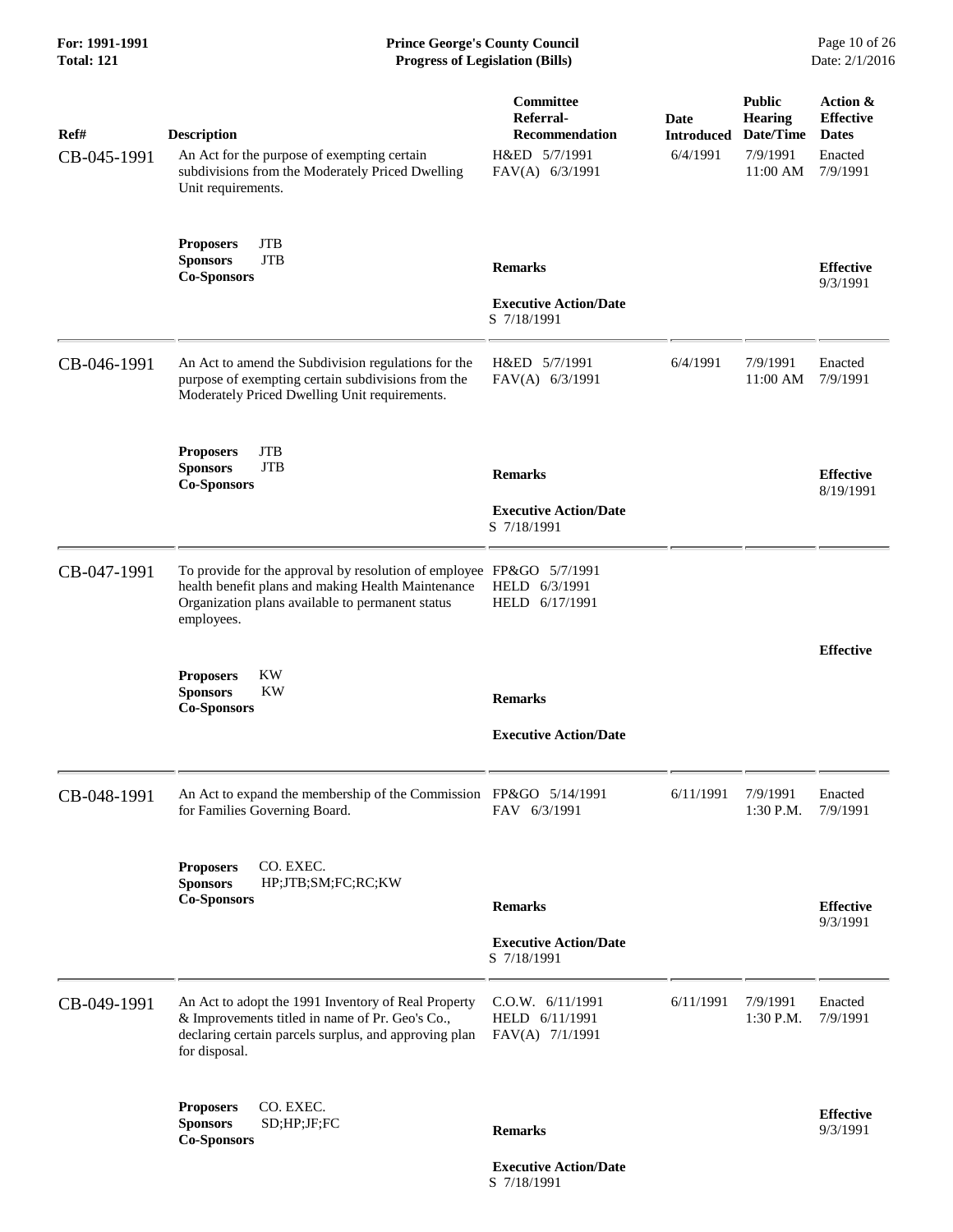**For: 1991-1991 Prince George's County Council** Page 11 of 26<br> **Prince George's County Council** Page 11 of 26<br> **Progress of Legislation (Bills)** Date: 2/1/2016 **Total: 121 Progress of Legislation (Bills)** 

| Ref#        | <b>Description</b>                                                                                                                                                                                | <b>Committee</b><br>Referral-<br><b>Recommendation</b>                                        | Date<br><b>Introduced</b> | <b>Public</b><br><b>Hearing</b><br>Date/Time | Action &<br><b>Effective</b><br><b>Dates</b> |
|-------------|---------------------------------------------------------------------------------------------------------------------------------------------------------------------------------------------------|-----------------------------------------------------------------------------------------------|---------------------------|----------------------------------------------|----------------------------------------------|
| CB-050-1991 | To authorize use of admin. leave to County employees FP&GO 5/14/1991<br>required to respond to emergency volunteer<br>firefighting service calls and for employees subject to<br>adverse actions. | FAV(A) 6/3/1991                                                                               | 6/11/1991                 | 7/9/1991<br>11:00 AM                         | Enacted<br>7/9/1991                          |
|             | KW<br><b>Proposers</b><br><b>Sponsors</b><br>KW;JF;JTB;HP;FC<br><b>Co-Sponsors</b>                                                                                                                | <b>Remarks</b><br><b>Executive Action/Date</b><br>S 7/18/1991                                 |                           |                                              | <b>Effective</b><br>9/3/1991                 |
| CB-051-1991 | An Emergency Act to suspend the issuance or<br>reissuance of casino night permits until January 1,<br>1992.                                                                                       |                                                                                               |                           |                                              |                                              |
|             | RC;SM;AMC;JTB<br><b>Proposers</b><br><b>Sponsors</b><br><b>Co-Sponsors</b>                                                                                                                        | <b>Remarks</b><br>(SEE CR-39-1991;<br>5/14--ACTION POSTPONED)<br><b>Executive Action/Date</b> |                           |                                              | <b>Effective</b>                             |
| CB-052-1991 | An Ordinance for the purpose of defining and adding<br>Special Exception provisions for rural retirement<br>centers.                                                                              | P&Z 5/21/1991<br>HELD 6/17/1991                                                               |                           |                                              |                                              |
|             | <b>KW</b><br><b>Proposers</b><br><b>Sponsors</b><br><b>KW</b><br><b>Co-Sponsors</b>                                                                                                               | <b>Remarks</b><br><b>Executive Action/Date</b>                                                |                           |                                              | <b>Effective</b>                             |
| CB-053-1991 | An Ordinance for the purpose of creating two new<br>village zones, and establishing regulations and design HELD 6/4/1991<br>standards for these zones.                                            | P&Z 5/21/1991<br>HELD 6/5/1991<br>HELD 6/26/1991                                              | 6/11/1991                 | 7/9/1991<br>2:00 P.M. 7/9/1991               | Enacted                                      |
|             | JTB;KW<br><b>Proposers</b><br>JTB;KW;SD;HP<br><b>Sponsors</b><br><b>Co-Sponsors</b>                                                                                                               | <b>Remarks</b><br>(REMOVED FROM P&Z<br>TASK FORCE TO REVIEW)<br><b>Executive Action/Date</b>  |                           |                                              | <b>Effective</b><br>12/31/1991               |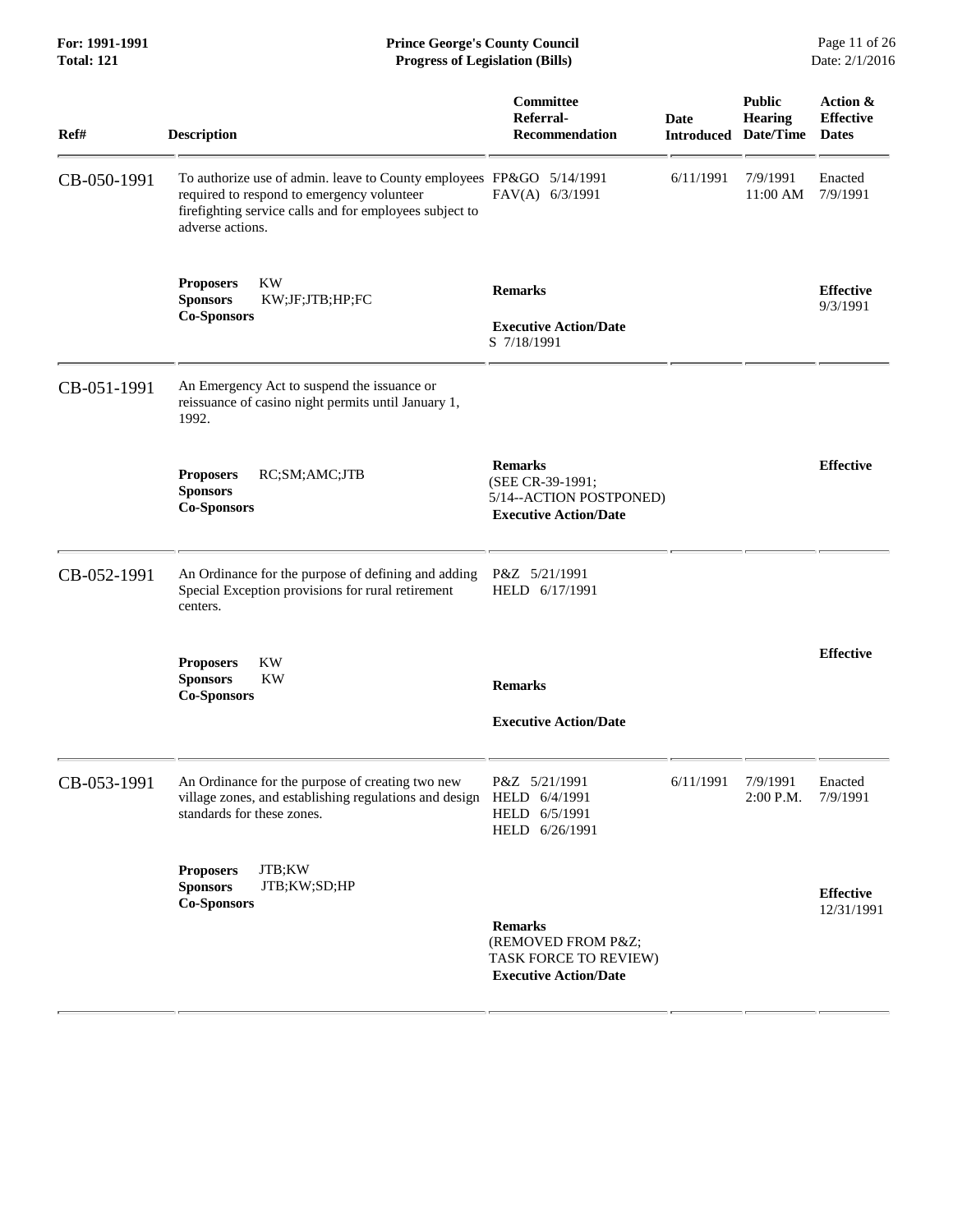| For: 1991-1991<br><b>Total: 121</b> | <b>Prince George's County Council</b><br><b>Progress of Legislation (Bills)</b>                                                                                                          |                                                                                   |                                       |                                                                        | Page 12 of 26<br>Date: 2/1/2016                                      |
|-------------------------------------|------------------------------------------------------------------------------------------------------------------------------------------------------------------------------------------|-----------------------------------------------------------------------------------|---------------------------------------|------------------------------------------------------------------------|----------------------------------------------------------------------|
| Ref#<br>CB-054-1991                 | <b>Description</b><br>An Ordinance to increase the maximum diameter of<br>roof-mounted satellite dish antennae from four feet to<br>six feet, four inches in certain zones.              | Committee<br>Referral-<br><b>Recommendation</b><br>P&Z 5/21/1991<br>FAV 6/17/1991 | Date<br><b>Introduced</b><br>7/2/1991 | <b>Public</b><br><b>Hearing</b><br>Date/Time<br>9/10/1991<br>1:30 P.M. | Action &<br><b>Effective</b><br><b>Dates</b><br>Enacted<br>9/10/1991 |
|                                     | <b>SM</b><br><b>Proposers</b><br><b>SM</b><br><b>Sponsors</b><br><b>Co-Sponsors</b>                                                                                                      | <b>Remarks</b><br><b>Executive Action/Date</b>                                    |                                       |                                                                        | <b>Effective</b><br>12/31/1991                                       |
| CB-055-1991                         | An Act to make appropriations for the FY 1991-1992<br>Current Expense and Capital Budgets.                                                                                               |                                                                                   | 5/29/1991                             |                                                                        | Enacted<br>5/29/1991                                                 |
|                                     | RC<br><b>Proposers</b><br>RC;JF;FC;AMC<br><b>Sponsors</b><br><b>Co-Sponsors</b>                                                                                                          | <b>Remarks</b><br><b>Executive Action/Date</b><br>S 6/7/1991                      |                                       |                                                                        | <b>Effective</b><br>7/1/1991                                         |
| CB-056-1991                         | To adopt the Prince George's County portion of the<br>MNCPPC budget and making appropria- tions and<br>levying taxes for 1991-1992.                                                      |                                                                                   | 5/29/1991                             |                                                                        | Enacted<br>5/29/1991                                                 |
|                                     | RC<br><b>Proposers</b><br>RC;AMC;FC<br><b>Sponsors</b><br><b>Co-Sponsors</b>                                                                                                             | <b>Remarks</b><br><b>Executive Action/Date</b><br>S 6/7/1991                      |                                       |                                                                        | <b>Effective</b><br>7/1/1991                                         |
| CB-057-1991                         | FY92 Current Expense Budget and Capital<br>Improvement Program for the Parking Authority.                                                                                                |                                                                                   | 5/29/1991                             |                                                                        | Enacted<br>5/29/1991                                                 |
|                                     | RC<br><b>Proposers</b><br>RC;FC;JF<br><b>Sponsors</b><br><b>Co-Sponsors</b>                                                                                                              | <b>Remarks</b><br><b>Executive Action/Date</b><br>S 6/7/1991                      |                                       |                                                                        | <b>Effective</b><br>7/1/1991                                         |
| CB-058-1991                         | An Act to appropriate \$6,322,500 to various Other<br>Funds from the prior year available $&$ uncommitted<br>fund balance to provide funding for unanticipated<br>costs in FY 91 budget. | $C.0.W.$ $5/29/1991$                                                              | 5/29/1991                             | 6/25/1991<br>2:30 P.M.                                                 | Enacted<br>6/25/1991                                                 |
|                                     | CO. EXEC.<br><b>Proposers</b><br><b>Sponsors</b><br>AMC;RC;FC;SD<br><b>Co-Sponsors</b>                                                                                                   | <b>Remarks</b><br><b>Executive Action/Date</b><br>S 7/10/1991                     |                                       |                                                                        | <b>Effective</b><br>8/26/1991                                        |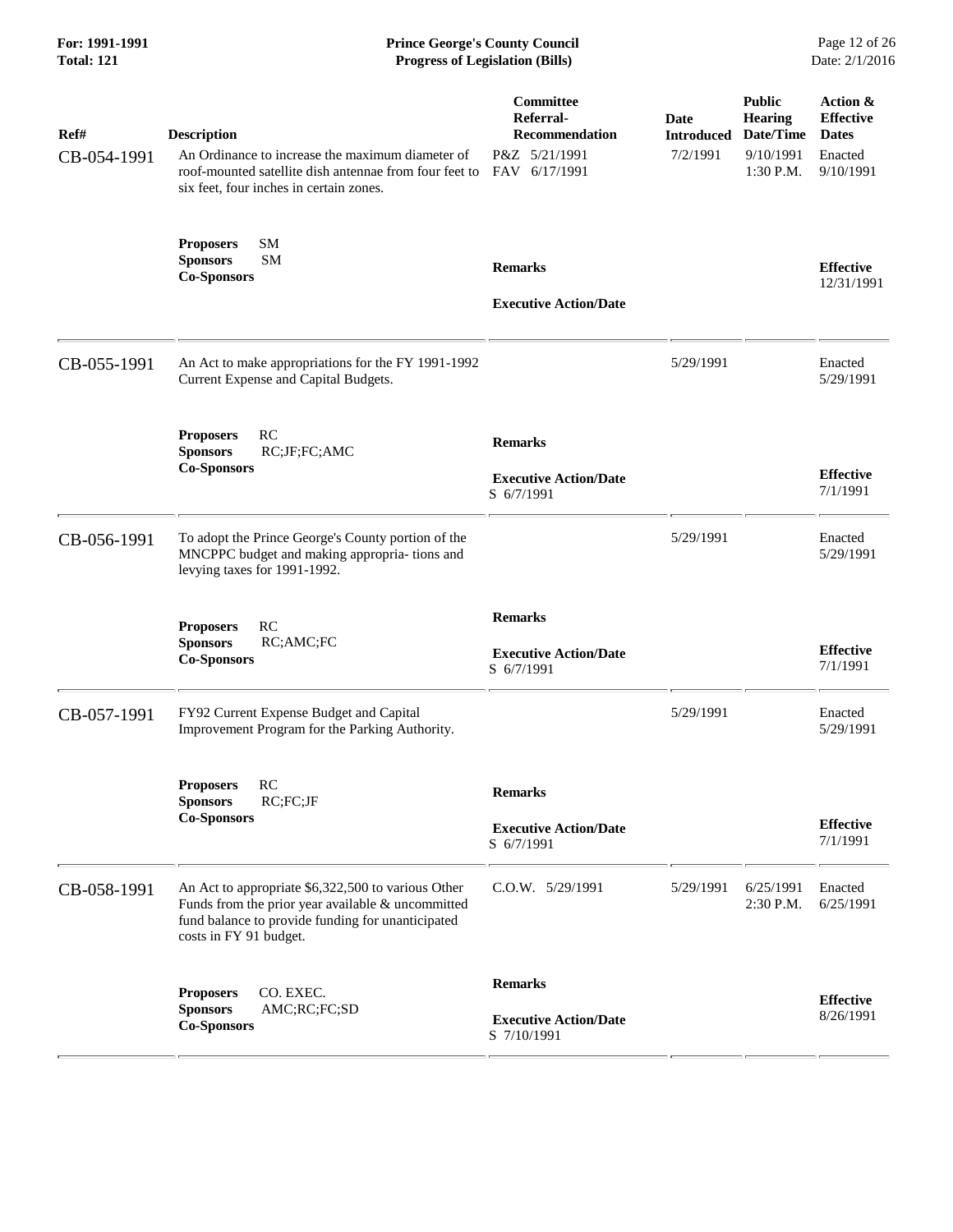| For: 1991-1991<br><b>Total: 121</b> | <b>Prince George's County Council</b><br><b>Progress of Legislation (Bills)</b>                                                                                          |                                                                         |                                 |                                                                        | Page 13 of 26<br>Date: 2/1/2016                                      |
|-------------------------------------|--------------------------------------------------------------------------------------------------------------------------------------------------------------------------|-------------------------------------------------------------------------|---------------------------------|------------------------------------------------------------------------|----------------------------------------------------------------------|
| Ref#<br>CB-059-1991                 | <b>Description</b><br>An Ordinance for the purpose of clarifying criteria for P&Z 5/21/1991<br>approval of an outdoor advertising sign.                                  | Committee<br>Referral-<br>Recommendation<br>FAV 6/4/1991                | Date<br>Introduced<br>5/21/1991 | <b>Public</b><br><b>Hearing</b><br>Date/Time<br>6/18/1991<br>1:30 P.M. | Action &<br><b>Effective</b><br><b>Dates</b><br>Enacted<br>6/18/1991 |
|                                     | <b>SD</b><br><b>Proposers</b><br><b>Sponsors</b><br>SD;JTB;KW;FC;RC;HP<br><b>Co-Sponsors</b>                                                                             | <b>Remarks</b><br>(SEE ALSO CB-24-1991)<br><b>Executive Action/Date</b> |                                 |                                                                        | <b>Effective</b><br>12/31/1991                                       |
| CB-060-1991                         | To grant a tax credit for certain real property owned & FP&GO 5/21/1991<br>leased by American Center for Physics, Inc. to<br>affiliated societies for a certain purpose. | C.0.W. 6/11/1991<br>FAV 6/11/1991                                       | 6/11/1991                       | 7/9/1991<br>1:30 P.M.                                                  | Enacted<br>7/9/1991                                                  |
|                                     | AMC<br><b>Proposers</b><br><b>Sponsors</b><br>JTB;FC;KW;HP;AMC;RC<br><b>Co-Sponsors</b>                                                                                  | <b>Remarks</b><br><b>Executive Action/Date</b>                          |                                 |                                                                        | <b>Effective</b><br>9/3/1991                                         |
| CB-061-1991                         | An Ordinance to clarify and strengthen the sign<br>regulations through new definitions, revised standards HELD 7/1/1991<br>and illustrations, etc.                       | S 7/19/1991<br>P&Z 5/29/1991<br>HELD 9/9/1991<br>HELD 9/23/1991         |                                 |                                                                        |                                                                      |
|                                     | <b>DQSC</b><br><b>Proposers</b><br><b>Sponsors</b><br><b>Co-Sponsors</b>                                                                                                 | <b>Remarks</b>                                                          |                                 |                                                                        | <b>Effective</b>                                                     |
|                                     |                                                                                                                                                                          | <b>Executive Action/Date</b>                                            |                                 |                                                                        |                                                                      |
| CB-062-1991                         | An Ordinance to define and establish as a use,<br>"Transitional Shelter for the Home- less", and<br>permitting this use in the C-O Zone.                                 | P&Z 5/29/1991<br>HELD 6/17/1991<br>FAV(A) 9/23/1991                     | 10/1/1991                       | 11/5/1991<br>1:30 P.M.                                                 | Enacted<br>11/5/1991                                                 |
|                                     | JF<br><b>Proposers</b><br>JF;SD;JTB;HP;KW<br><b>Sponsors</b><br><b>Co-Sponsors</b>                                                                                       | <b>Remarks</b>                                                          |                                 |                                                                        | <b>Effective</b><br>12/31/1991                                       |
|                                     |                                                                                                                                                                          | <b>Executive Action/Date</b>                                            |                                 |                                                                        |                                                                      |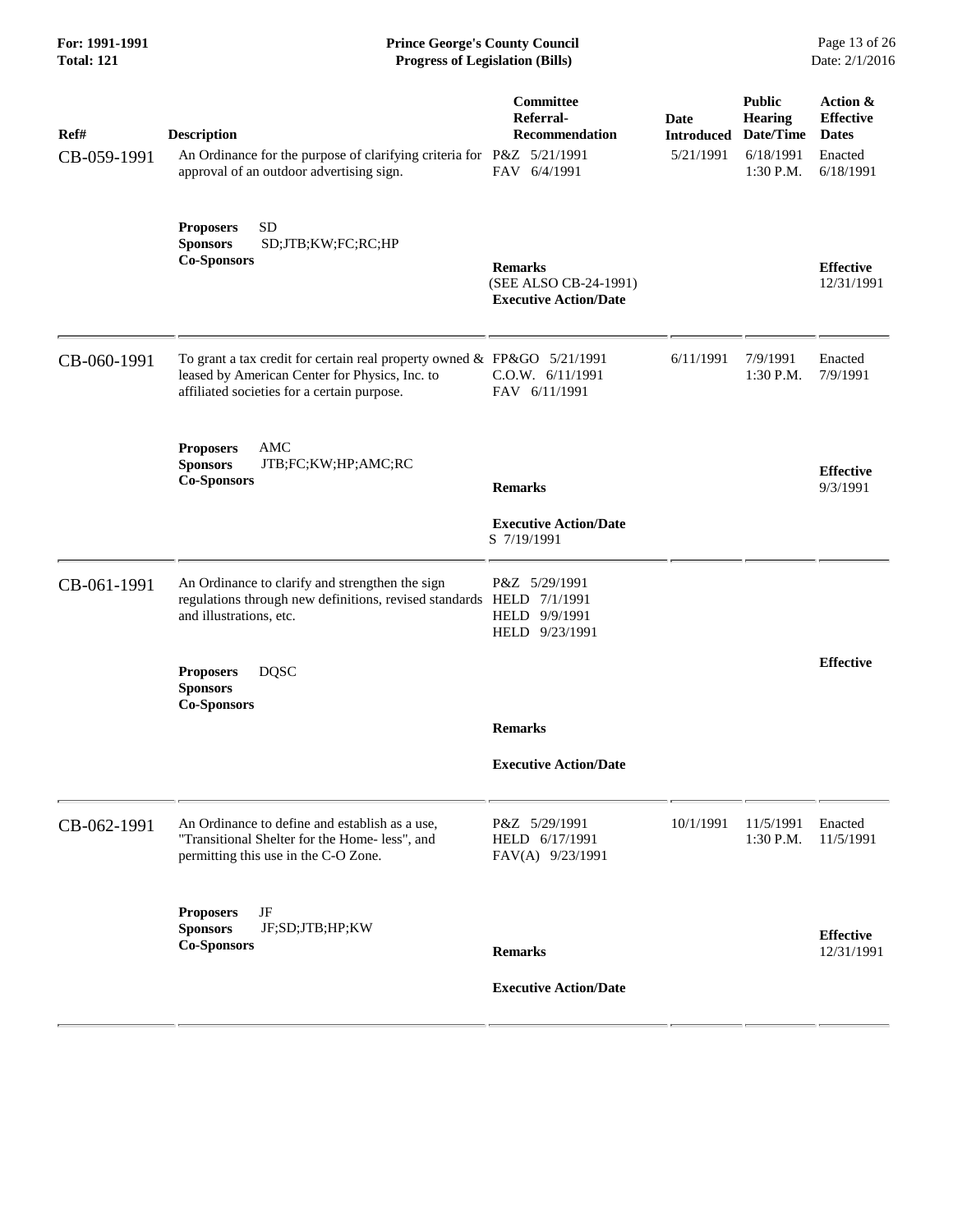| For: 1991-1991<br><b>Total: 121</b> | <b>Prince George's County Council</b><br>Page 14 of 26<br>Date: 2/1/2016<br><b>Progress of Legislation (Bills)</b>                                                                                        |                                                                                      |                                        |                                                                       |                                                                     |
|-------------------------------------|-----------------------------------------------------------------------------------------------------------------------------------------------------------------------------------------------------------|--------------------------------------------------------------------------------------|----------------------------------------|-----------------------------------------------------------------------|---------------------------------------------------------------------|
| Ref#<br>CB-063-1991                 | <b>Description</b><br>An Act to approve the determination of the County<br>Exec. that a certain parcel of Co.- owned property<br>should be disposed of to the City of Bowie to promote<br>transportation. | Committee<br>Referral-<br><b>Recommendation</b><br>C.0.W. 6/11/1991<br>FAV 6/11/1991 | Date<br><b>Introduced</b><br>6/11/1991 | <b>Public</b><br><b>Hearing</b><br>Date/Time<br>7/9/1991<br>1:30 P.M. | Action &<br><b>Effective</b><br><b>Dates</b><br>Enacted<br>7/9/1991 |
|                                     | CO. EXEC.<br><b>Proposers</b><br><b>Sponsors</b><br>JTB;FC;KW;RC;HP<br><b>Co-Sponsors</b>                                                                                                                 | <b>Remarks</b><br><b>Executive Action/Date</b><br>S 7/19/1991                        |                                        |                                                                       | <b>Effective</b><br>9/3/1991                                        |
| CB-064-1991                         | An Act to approve the determination of the Co. Exec.<br>that 28 parcels of County-owned property are not<br>required for public use & should be disposed of per<br>Sec. 2-111.1.                          | C.O.W. 6/11/1991<br>FAV 6/11/1991                                                    | 6/11/1991                              | 7/9/1991<br>1:30 P.M.                                                 | Enacted<br>7/9/1991                                                 |
|                                     | CO. EXEC.<br><b>Proposers</b><br>AMC;FC;KW;SD;JTB;HP<br><b>Sponsors</b><br><b>Co-Sponsors</b>                                                                                                             | <b>Remarks</b><br><b>Executive Action/Date</b><br>S 7/19/1991                        |                                        |                                                                       | <b>Effective</b><br>9/3/1991                                        |
| CB-065-1991                         | An Act to amend certain fines and fees charged by the FP&GO 6/4/1991<br>Health Department for permits and inspections.                                                                                    | FAV 6/17/1991                                                                        | 6/4/1991                               | 7/9/1991<br>$1:30$ P.M.                                               | Enacted<br>7/9/1991                                                 |
|                                     | CO. EXEC.<br><b>Proposers</b><br><b>Sponsors</b><br>KW;JTB<br><b>Co-Sponsors</b>                                                                                                                          | <b>Remarks</b><br><b>Executive Action/Date</b><br>S 7/19/1991                        |                                        |                                                                       | <b>Effective</b><br>9/3/1991                                        |
| CB-066-1991                         | To define Opportunity Housing; permit a building/use H&ED 6/11/1991<br>assoc. with its development in certain residential<br>zones; provide for site plan review by District<br>Council.                  | FAV(A) 6/17/1991                                                                     | 6/11/1991                              | 7/9/1991<br>2:00 P.M.                                                 | Enacted<br>7/9/1991                                                 |
|                                     | RC<br><b>Proposers</b><br>RC;JTB;JF;SD;HP;FC<br><b>Sponsors</b><br><b>Co-Sponsors</b>                                                                                                                     | <b>Remarks</b><br><b>Executive Action/Date</b>                                       |                                        |                                                                       | <b>Effective</b><br>12/31/1991                                      |
| CB-067-1991                         | To establish an Opportunity Housing Program for the<br>County and provide for the applica- bility of the<br>program and requirements for certification.                                                   | H&ED 6/11/1991<br>FAV(A) 6/17/1991                                                   | 6/11/1991                              | 7/9/1991<br>2:00 P.M.                                                 | Enacted<br>7/9/1991                                                 |
|                                     | RC<br><b>Proposers</b><br><b>Sponsors</b><br>RC;JTB;JF;SD;FC<br><b>Co-Sponsors</b>                                                                                                                        | <b>Remarks</b>                                                                       |                                        |                                                                       | <b>Effective</b><br>9/3/1991                                        |
|                                     |                                                                                                                                                                                                           | <b>Executive Action/Date</b><br>S 7/19/1991                                          |                                        |                                                                       |                                                                     |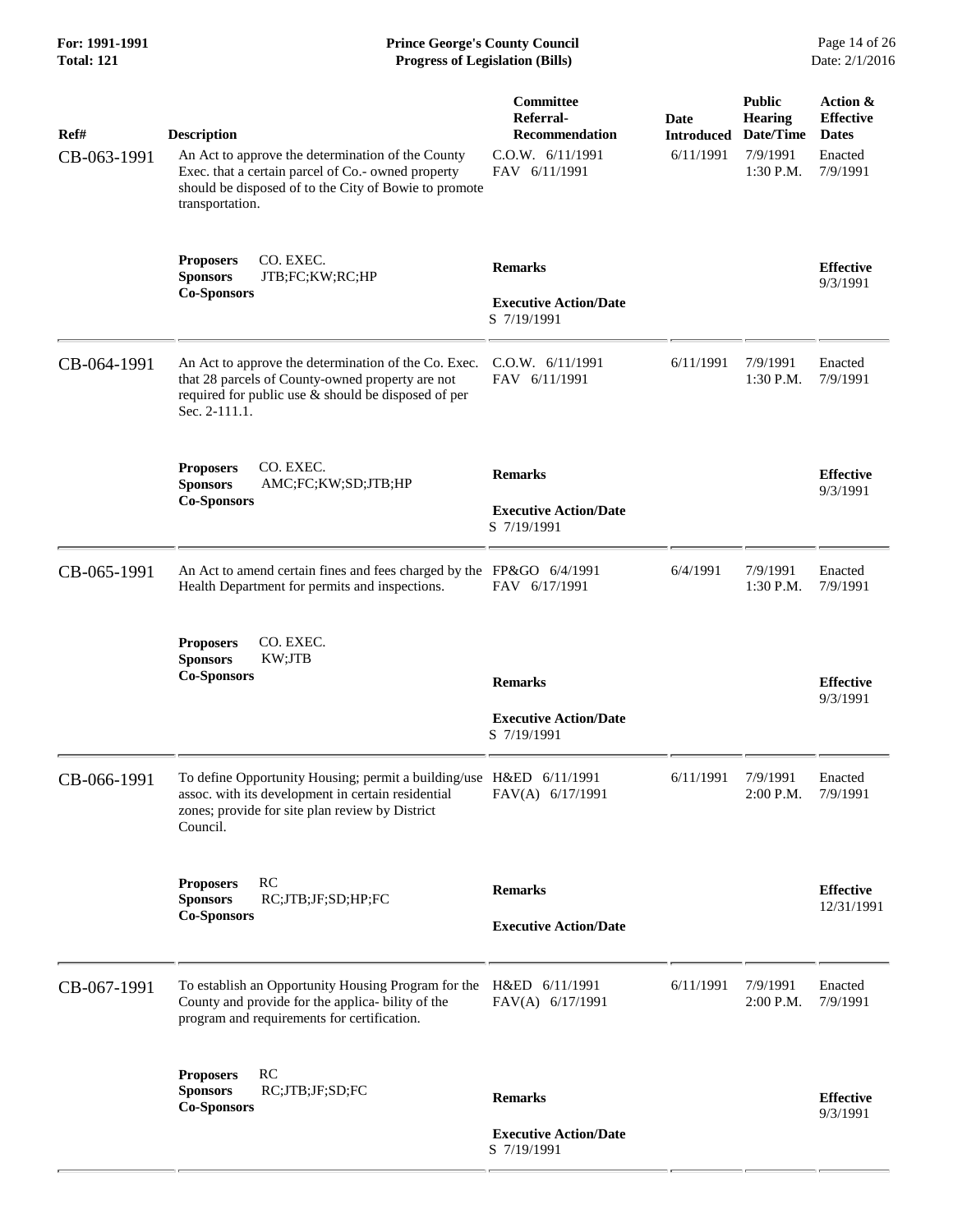| For: 1991-1991<br><b>Total: 121</b> | <b>Prince George's County Council</b><br>Page 15 of 26<br>Date: 2/1/2016<br><b>Progress of Legislation (Bills)</b>                                                                     |                                                                                              |                           |                                       |                                              |
|-------------------------------------|----------------------------------------------------------------------------------------------------------------------------------------------------------------------------------------|----------------------------------------------------------------------------------------------|---------------------------|---------------------------------------|----------------------------------------------|
| Ref#<br>CB-068-1991                 | <b>Description</b><br>An Act concerning individual pricing for the purpose<br>of requiring that the price of each item of merchandise<br>be placed upon the item.                      | <b>Committee</b><br>Referral-<br><b>Recommendation</b>                                       | Date<br><b>Introduced</b> | <b>Public</b><br>Hearing<br>Date/Time | Action &<br><b>Effective</b><br><b>Dates</b> |
|                                     | <b>SM</b><br><b>Proposers</b><br><b>SM</b><br><b>Sponsors</b><br><b>Co-Sponsors</b>                                                                                                    | <b>Remarks</b><br>(6/11 - WITHDRAWN BY<br>SPONSOR)<br><b>Executive Action/Date</b>           |                           |                                       | <b>Effective</b>                             |
| CB-069-1991                         | ASSIGNED.                                                                                                                                                                              |                                                                                              |                           |                                       |                                              |
|                                     | <b>Proposers</b><br><b>Sponsors</b><br><b>Co-Sponsors</b>                                                                                                                              | <b>Remarks</b><br><b>Executive Action/Date</b>                                               |                           |                                       | <b>Effective</b>                             |
| CB-070-1991                         | An Act to amend various provisions of the County<br>Code relating to limited-term employee status<br>including time limits, benefits, and types of programs.                           | FP&GO 6/11/1991<br>FAV(A) 7/1/1991                                                           | 6/11/1991                 | 7/9/1991<br>11:00 AM                  | Enacted<br>7/9/1991                          |
|                                     | CO. EXEC.<br><b>Proposers</b><br><b>Sponsors</b><br>SD;KW;FC;HP;JTB<br><b>Co-Sponsors</b>                                                                                              | <b>Remarks</b><br><b>Executive Action/Date</b><br>S 7/19/1991                                |                           |                                       | <b>Effective</b><br>9/3/1991                 |
| CB-071-1991                         | An Ordinance for the purpose of creating a new<br>Comprehensive Design Zone with a residential density HELD 6/26/1991<br>range of between .5 and 1.5 dwelling units per gross<br>acre. | P&Z 6/11/1991                                                                                | 6/11/1991                 | 7/9/1991<br>2:00 P.M. 7/9/1991        | Enacted                                      |
|                                     | HP;JTB;KW;SD<br><b>Proposers</b><br><b>Sponsors</b><br>HP;JTB;KW;SD<br><b>Co-Sponsors</b>                                                                                              | <b>Remarks</b><br>(REMOVED FROM P&Z<br>TASK FORCE TO REVIEW)<br><b>Executive Action/Date</b> |                           |                                       | <b>Effective</b><br>12/31/1991               |
| CB-072-1991                         | An Act concerning Collective Bargaining Agreement - FP&GO 7/9/1991<br>Local 1619, International Association of Fire Fighters FAV 9/9/1991<br>(Uniformed Civilian Unit).                |                                                                                              | 9/10/1991                 | 10/1/1991<br>1:30 P.M.                | Enacted<br>10/1/1991                         |
|                                     | CO. EXEC.<br><b>Proposers</b><br><b>Sponsors</b><br>HP;JTB;AMC;FC;RC<br><b>Co-Sponsors</b>                                                                                             | <b>Remarks</b><br>(SEE ALSO CR-63-1991)<br><b>Executive Action/Date</b><br>S 10/15/1991      |                           |                                       | <b>Effective</b><br>12/2/1991                |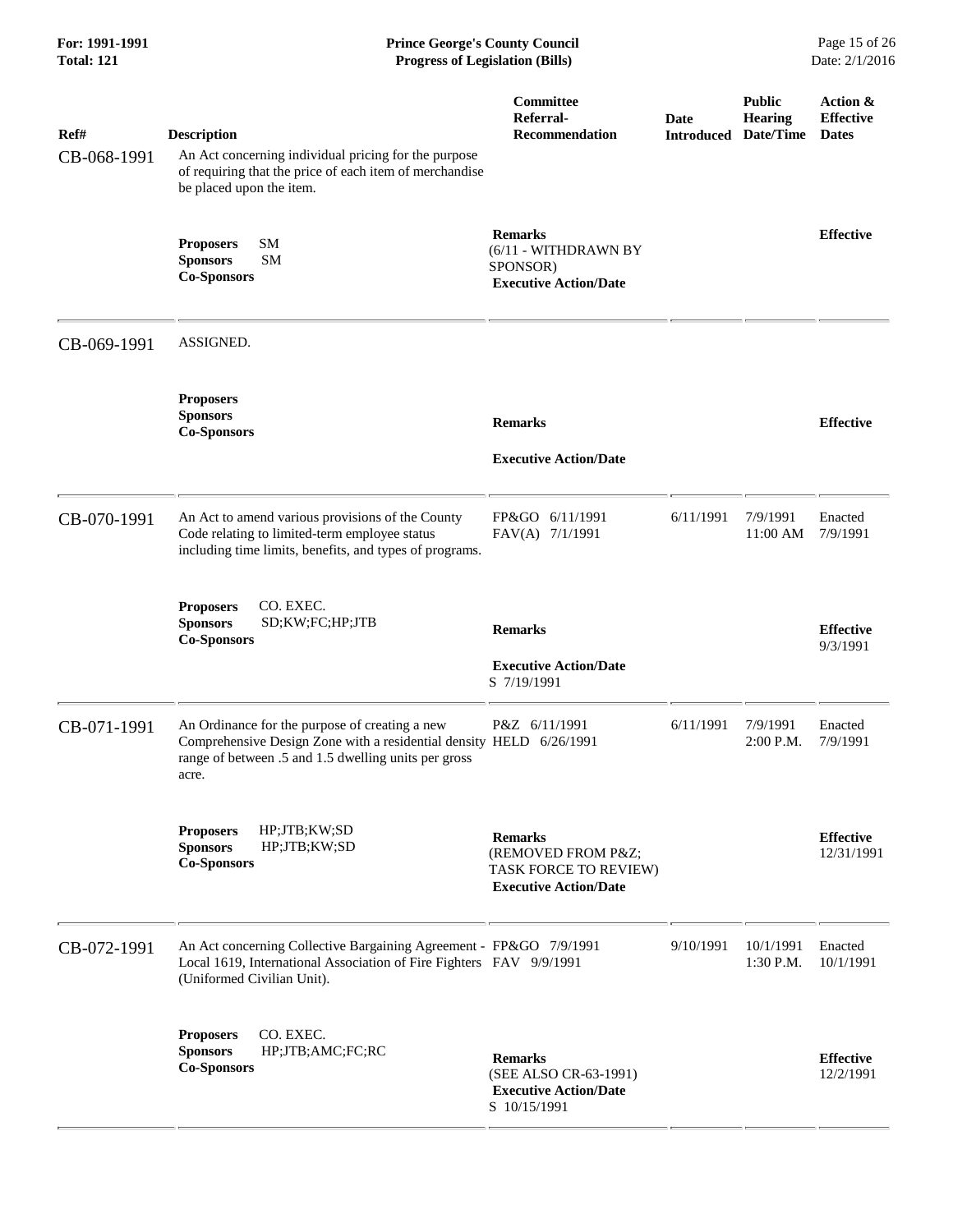| For: 1991-1991<br><b>Total: 121</b> | <b>Prince George's County Council</b><br>Page 16 of 26<br><b>Progress of Legislation (Bills)</b><br>Date: 2/1/2016                                               |                                                                                                      |                                        |                                                                        |                                                                      |
|-------------------------------------|------------------------------------------------------------------------------------------------------------------------------------------------------------------|------------------------------------------------------------------------------------------------------|----------------------------------------|------------------------------------------------------------------------|----------------------------------------------------------------------|
| Ref#<br>CB-073-1991                 | <b>Description</b><br>An Act concerning Collective Bargaining Agreement - FP&GO 7/9/1991<br>Local 1619, International Association of Fire Fighters. FAV 9/9/1991 | <b>Committee</b><br>Referral-<br>Recommendation                                                      | Date<br><b>Introduced</b><br>9/10/1991 | <b>Public</b><br><b>Hearing</b><br>Date/Time<br>10/1/1991<br>1:30 P.M. | Action &<br><b>Effective</b><br><b>Dates</b><br>Enacted<br>10/1/1991 |
|                                     | CO. EXEC.<br><b>Proposers</b><br><b>Sponsors</b><br>HP;JTB;FC;RC;AMC<br><b>Co-Sponsors</b>                                                                       | <b>Remarks</b><br>(SEE CR-64-1991 &<br>$CR-65-1991)$<br><b>Executive Action/Date</b><br>S 10/15/1991 |                                        |                                                                        | <b>Effective</b><br>12/2/1991                                        |
| CB-074-1991                         | An Act concerning Collective Bargaining Agreement - FP&GO 7/9/1991<br>Fraternal Order of Police, Lodge 89, Inc.                                                  | FAV 9/23/1991                                                                                        | 9/10/1991                              | 10/1/1991<br>1:30 P.M.                                                 | Enacted<br>10/1/1991                                                 |
|                                     | CO. EXEC.<br><b>Proposers</b><br><b>Sponsors</b><br>HP;JTB;FC;RC;AMC<br><b>Co-Sponsors</b>                                                                       | <b>Remarks</b><br>(SEE ALSO CR-66-1991)<br><b>Executive Action/Date</b><br>S 10/15/1991              |                                        |                                                                        | <b>Effective</b><br>12/2/1991                                        |
| CB-075-1991                         | To establish civil fine and penalties for violations of<br>County laws and ordinances concerning unobstructed<br>accessible routes to buildings.                 | FP&GO 7/30/1991<br>FAV(A) 10/15/1991                                                                 |                                        | 10/29/1991 11/19/1991 Enacted<br>1:30 P.M.                             | 11/19/1991                                                           |
|                                     | CO. EXEC.<br><b>Proposers</b><br><b>Sponsors</b><br>RC;JTB;JF;FC;SM;HP;KW;SD<br><b>Co-Sponsors</b>                                                               | <b>Remarks</b><br><b>Executive Action/Date</b><br>S 12/2/1991                                        |                                        |                                                                        | <b>Effective</b><br>1/17/1992                                        |
| CB-076-1991                         | To provide that the sale of surplus County property to<br>the M-NCPPC shall be for the present value of the<br>remaining bonded indebtedness.                    | FP&GO 7/30/1991<br>FAV 10/30/1991                                                                    | 11/5/1991                              | 11/26/1991 Enacted<br>1:00 P.M.                                        | 11/26/1991                                                           |
|                                     | KW<br><b>Proposers</b><br><b>Sponsors</b><br>KW;FC;SM<br><b>Co-Sponsors</b>                                                                                      | <b>Remarks</b><br><b>Executive Action/Date</b><br>US                                                 |                                        |                                                                        | <b>Effective</b><br>2/3/1992                                         |
| CB-077-1991                         | An Ordinance for the purpose of amending the Special P&Z 7/30/1991<br>Exception provisions for Planned Retirement<br>Communities in the R-A Zone.                | FAV 9/9/1991                                                                                         | 9/17/1991                              | 10/22/1991 Enacted<br>1:30 P.M.                                        | 10/22/1991                                                           |
|                                     | <b>Proposers</b><br>KW<br><b>KW</b><br><b>Sponsors</b><br><b>Co-Sponsors</b>                                                                                     | <b>Remarks</b><br><b>Executive Action/Date</b>                                                       |                                        |                                                                        | <b>Effective</b><br>12/31/1991                                       |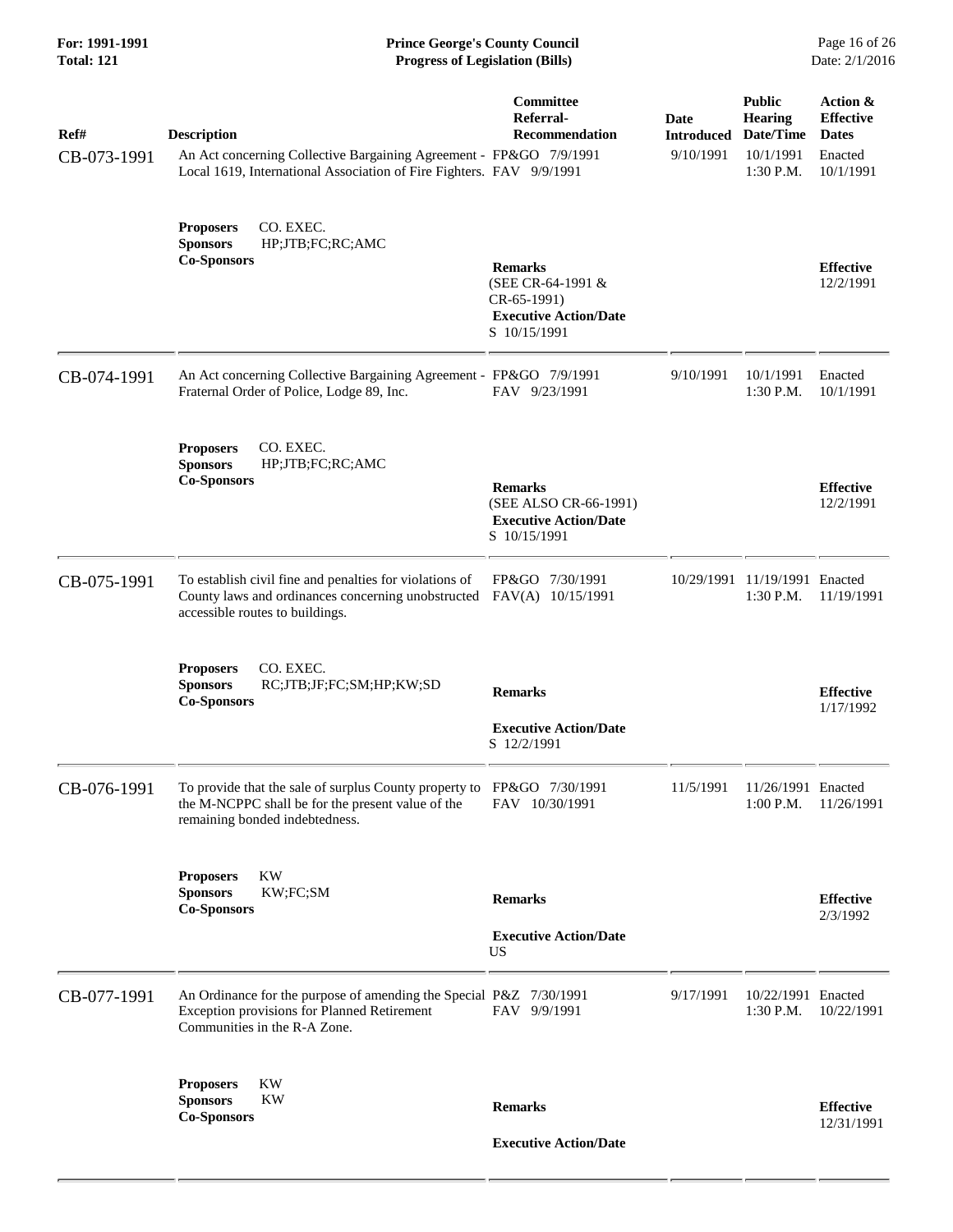## **For: 1991-1991 Prince George's County Council** Page 17 of 26<br> **Prince George's County Council** Page 17 of 26<br> **Progress of Legislation (Bills)** Date: 2/1/2016 **Total: 121 Progress of Legislation (Bills)**

| Ref#<br>CB-078-1991 | <b>Description</b><br>An Ordinance for the purpose of amending the<br>procedures for certification of a nonconforming use.                        | Committee<br>Referral-<br><b>Recommendation</b><br>P&Z 7/30/1991<br>NR(A) 10/15/1991 | <b>Date</b><br><b>Introduced Date/Time</b> | <b>Public</b><br><b>Hearing</b><br>10/29/1991 11/19/1991 Enacted<br>1:30 P.M. | Action &<br><b>Effective</b><br><b>Dates</b><br>11/26/1991 |
|---------------------|---------------------------------------------------------------------------------------------------------------------------------------------------|--------------------------------------------------------------------------------------|--------------------------------------------|-------------------------------------------------------------------------------|------------------------------------------------------------|
|                     | SM<br><b>Proposers</b><br><b>Sponsors</b><br><b>SM</b><br><b>Co-Sponsors</b>                                                                      | <b>Remarks</b><br><b>Executive Action/Date</b>                                       |                                            |                                                                               | <b>Effective</b><br>12/31/1991                             |
| CB-079-1991         | An Act for the purpose of allowing adjacent property<br>owners to comment on the acceptance of road<br>construction work prior to acceptance.     | FP&GO 7/30/1991<br>HELD 10/15/1991                                                   |                                            |                                                                               |                                                            |
|                     | <b>Proposers</b><br>FC<br><b>Sponsors</b><br><b>Co-Sponsors</b>                                                                                   | <b>Remarks</b><br><b>Executive Action/Date</b>                                       |                                            |                                                                               | <b>Effective</b>                                           |
| CB-080-1991         | An Act to clarify the times in which the Board of<br>Appeals must meet; deleting the requirement that<br>meetings be recorded by a reporter, etc. | P&Z 7/30/1991<br>FAV 9/23/1991                                                       | 10/1/1991                                  | 10/22/1991 Enacted<br>1:30 P.M.                                               | 10/22/1991                                                 |
|                     | RC<br><b>Proposers</b><br><b>Sponsors</b><br>RC<br><b>Co-Sponsors</b>                                                                             | <b>Remarks</b><br><b>Executive Action/Date</b><br>S 11/4/1991                        |                                            |                                                                               | <b>Effective</b><br>12/20/1991                             |
| CB-081-1991         | An Act for the purpose of prohibiting indecency and<br>nudity in public places and providing penalties for<br>violations.                         | FP&GO 9/10/1991<br>FAV(A) 10/15/1991                                                 |                                            | 10/29/1991 11/19/1991 Enacted<br>1:30 P.M.                                    | 11/19/1991                                                 |
|                     | SM<br><b>Proposers</b><br><b>Sponsors</b><br>SM<br><b>Co-Sponsors</b>                                                                             | <b>Remarks</b><br><b>Executive Action/Date</b><br>S 12/2/1991                        |                                            |                                                                               | <b>Effective</b><br>1/17/1992                              |
| CB-082-1991         | An Ordinance for the purpose of defining trash<br>removal services and permitting this use in the I-1<br>Zone under certain circumstances.        | P&Z 9/10/1991<br>FAV(A) 9/23/1991<br>P&Z 10/22/1991<br>FAV(A) 10/28/1991             | 10/1/1991                                  | 11/26/1991 Enacted<br>$1:00$ P.M.<br>10/22/1991<br>1:30 P.M.                  | 11/26/1991                                                 |
|                     | <b>Proposers</b><br>JTB<br><b>JTB</b><br><b>Sponsors</b><br><b>Co-Sponsors</b>                                                                    | <b>Remarks</b>                                                                       |                                            |                                                                               | <b>Effective</b><br>12/31/1991                             |

 **Executive Action/Date**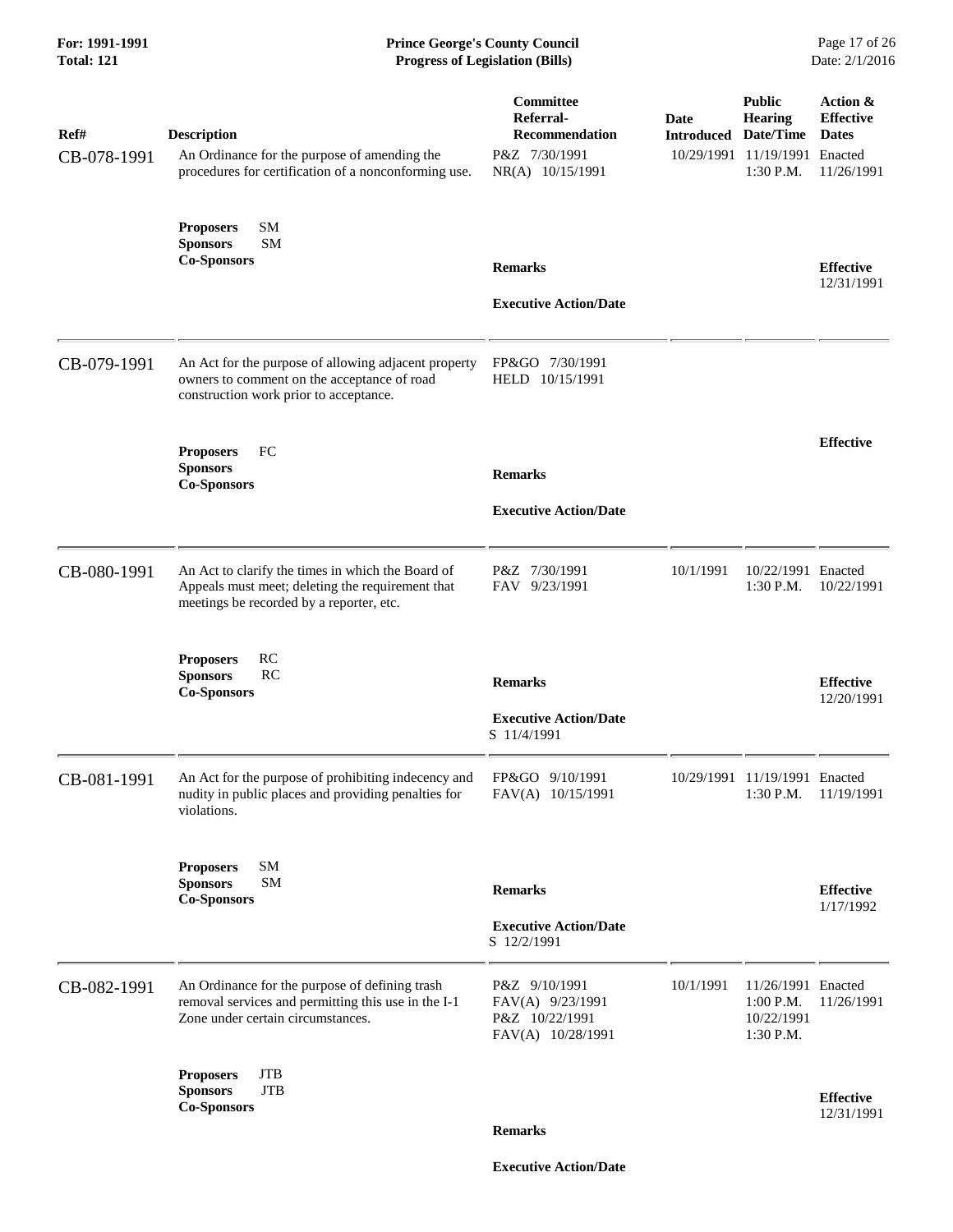**For: 1991-1991 Prince George's County Council** Page 18 of 26<br> **Prince George's County Council** Page 18 of 26<br> **Progress of Legislation (Bills)** Date: 2/1/2016 **Total: 121 Progress of Legislation (Bills)** 

| Ref#        | <b>Description</b>                                                                                                                                      | Committee<br>Referral-<br><b>Recommendation</b>               | <b>Date</b><br><b>Introduced</b> | <b>Public</b><br><b>Hearing</b><br>Date/Time | Action &<br><b>Effective</b><br><b>Dates</b> |
|-------------|---------------------------------------------------------------------------------------------------------------------------------------------------------|---------------------------------------------------------------|----------------------------------|----------------------------------------------|----------------------------------------------|
| CB-083-1991 | To establish the homestead property tax credit for the<br>County property tax for the taxable year beginning<br>July 1, 1992, as required by State law. | FP&GO 9/24/1991<br>FAV 10/15/1991                             | 10/22/1991                       | 11/19/1991 Enacted<br>1:30 P.M.              | 11/19/1991                                   |
|             | <b>Proposers</b><br>CO. EXEC.<br>JTB;HP;SD;JF;FC<br><b>Sponsors</b><br><b>Co-Sponsors</b>                                                               | <b>Remarks</b><br><b>Executive Action/Date</b><br>S 12/2/1991 |                                  |                                              | <b>Effective</b><br>1/17/1992                |
| CB-084-1991 | To transfer appropriations in the FY 1991-1992<br>Capital budget in the amount of \$312,000 from the<br>contingency fund to Woodmore Road.              | FP&GO 9/24/1991<br>FAV 10/15/1991                             | 10/22/1991                       | 11/19/1991 Enacted<br>1:30 P.M.              | 11/19/1991                                   |
|             | CO. EXEC.<br><b>Proposers</b><br><b>Sponsors</b><br>JTB;HP<br><b>Co-Sponsors</b>                                                                        | <b>Remarks</b><br><b>Executive Action/Date</b><br>S 12/2/1991 |                                  |                                              | <b>Effective</b><br>1/17/1992                |
| CB-085-1991 | ASSIGNED.                                                                                                                                               |                                                               |                                  |                                              |                                              |
|             | <b>Proposers</b><br><b>Sponsors</b><br><b>Co-Sponsors</b>                                                                                               | <b>Remarks</b><br><b>Executive Action/Date</b>                |                                  |                                              | <b>Effective</b>                             |
| CB-086-1991 | An Ordinance for the purpose of permitting a riding<br>stable in the O-S and R-A Zones under certain<br>circumstances.                                  | P&Z 10/1/1991<br>FAV(A) 10/15/1991                            |                                  | 10/22/1991 11/26/1991<br>1:00 P.M.           |                                              |
|             | RC;KW<br><b>Proposers</b><br><b>Sponsors</b><br>RC;KW<br><b>Co-Sponsors</b>                                                                             | <b>Remarks</b><br><b>Executive Action/Date</b>                |                                  |                                              | <b>Effective</b>                             |
| CB-087-1991 | To change the membership and certain duties and<br>obligations of the Mental Health Advisory Committee. NR(A) 10/30/1991                                | FP&GO 10/1/1991<br>FP&GO 11/5/1991                            |                                  |                                              |                                              |
|             | CO. EXEC.<br><b>Proposers</b><br><b>Sponsors</b><br><b>Co-Sponsors</b>                                                                                  |                                                               |                                  |                                              | <b>Effective</b>                             |
|             |                                                                                                                                                         | <b>Remarks</b><br><b>Executive Action/Date</b>                |                                  |                                              |                                              |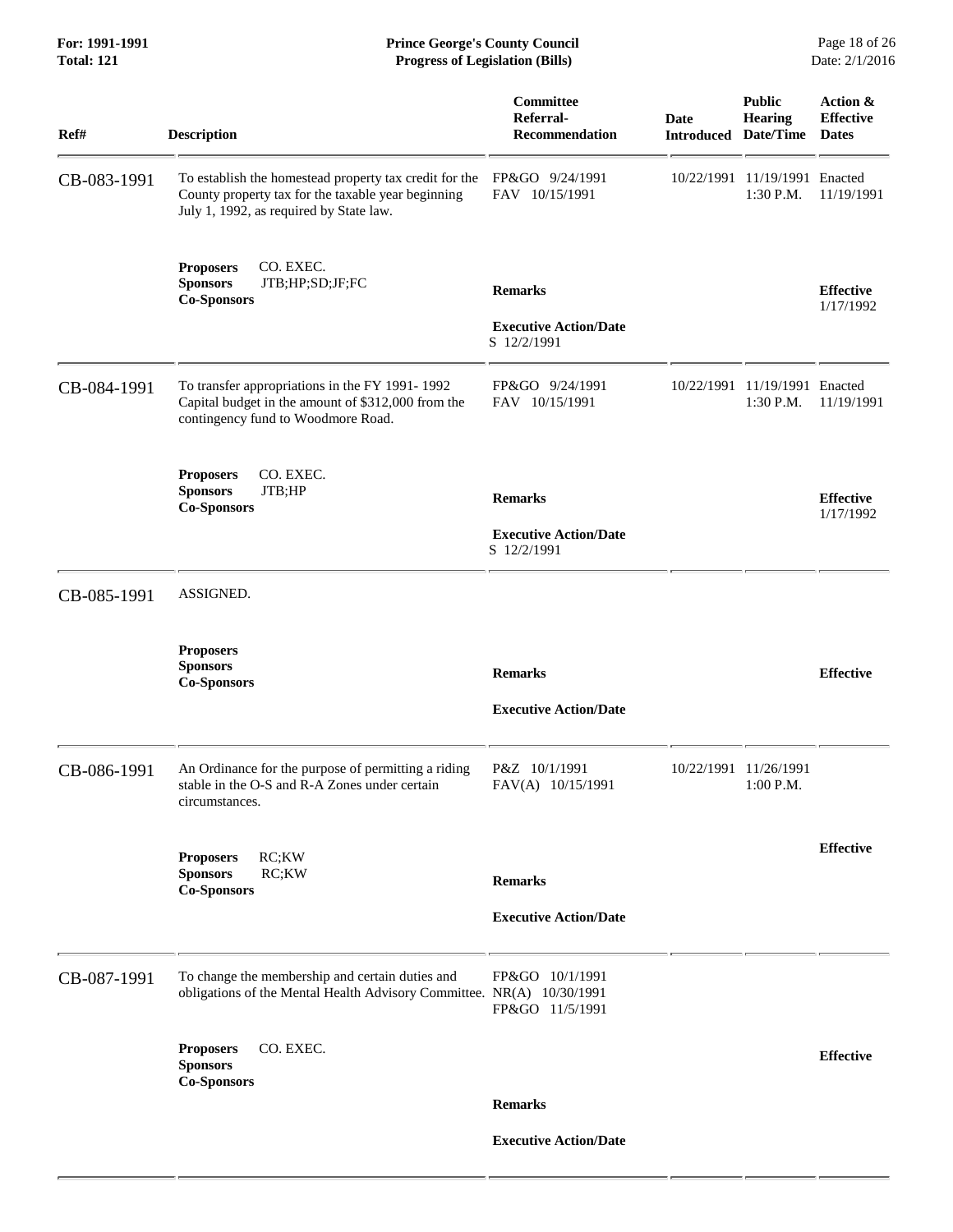| Ref#<br>CB-088-1991 | <b>Description</b><br>To suspend the submission, processing and<br>implementation of classification review requests of<br>encumbered positions (desk audits) for a certain<br>period. | Committee<br>Referral-<br><b>Recommendation</b><br>FP&GO 10/1/1991<br>FAV 10/15/1991   | Date<br><b>Introduced Date/Time</b> | <b>Public</b><br><b>Hearing</b><br>10/22/1991 11/19/1991 Enacted<br>1:30 P.M. | Action &<br><b>Effective</b><br><b>Dates</b><br>11/19/1991 |
|---------------------|---------------------------------------------------------------------------------------------------------------------------------------------------------------------------------------|----------------------------------------------------------------------------------------|-------------------------------------|-------------------------------------------------------------------------------|------------------------------------------------------------|
|                     | CO. EXEC.<br><b>Proposers</b><br><b>Sponsors</b><br>RC;FC;HP<br><b>Co-Sponsors</b>                                                                                                    | <b>Remarks</b><br><b>Executive Action/Date</b><br>S 12/2/1991                          |                                     |                                                                               | <b>Effective</b><br>1/17/1992                              |
| CB-089-1991         | An Ordinance for the purpose of permitting grading,<br>building and use and occupancy permits to be issued<br>without the Planning Board's review.                                    | P&Z 10/1/1991<br>HELD 10/15/1991<br>FAV(A) 10/28/1991                                  | 11/5/1991                           | 11/26/1991 Enacted<br>1:00 P.M.                                               | 11/26/1991                                                 |
|                     | CO. EXEC.<br><b>Proposers</b><br><b>Sponsors</b><br>FC;SD;HP<br><b>Co-Sponsors</b>                                                                                                    | <b>Remarks</b><br><b>Executive Action/Date</b>                                         |                                     |                                                                               | <b>Effective</b><br>12/31/1991                             |
| CB-090-1991         | Emergency Act - to provide for employee furloughs in C.O.W. 10/8/1991<br>certain budgetary circumstances.                                                                             | FAV(A) 10/15/1991                                                                      | 10/15/1991 11/5/1991                | 2:30 P.M.                                                                     | Enacted<br>11/5/1991                                       |
|                     | CO. EXEC.<br><b>Proposers</b><br><b>Sponsors</b><br>FC;RC<br><b>Co-Sponsors</b>                                                                                                       | <b>Remarks</b><br>(SEE ALSO CR-96-1991)<br><b>Executive Action/Date</b><br>S 11/6/1991 |                                     |                                                                               | <b>Effective</b><br>11/6/1991                              |
| CB-091-1991         | An Ordinance amending the S.E. requirements for<br>apartment housing for the elderly or physically<br>handicapped families, & permit- ting this use by S.E.<br>in the R-R Zone.       | P&Z 10/8/1991<br>FAV(A) 10/28/1991                                                     | 11/5/1991                           | 11/26/1991 Enacted<br>1:30 P.M.                                               | 11/26/1991                                                 |
|                     | HP<br><b>Proposers</b><br><b>Sponsors</b><br>HP;JTB;JF;FC;SD<br><b>Co-Sponsors</b>                                                                                                    | <b>Remarks</b><br><b>Executive Action/Date</b>                                         |                                     |                                                                               | <b>Effective</b><br>12/31/1991                             |
| CB-092-1991         | An Act to establish position control over classified<br>service positions; the Classifi-cation Plan shall<br>include the number of positions authorized for each<br>Dept./Agency.     | FP&GO 10/8/1991                                                                        |                                     |                                                                               |                                                            |
|                     | KW<br><b>Proposers</b><br><b>Sponsors</b><br>KW<br><b>Co-Sponsors</b>                                                                                                                 | <b>Remarks</b><br><b>Executive Action/Date</b>                                         |                                     |                                                                               | <b>Effective</b>                                           |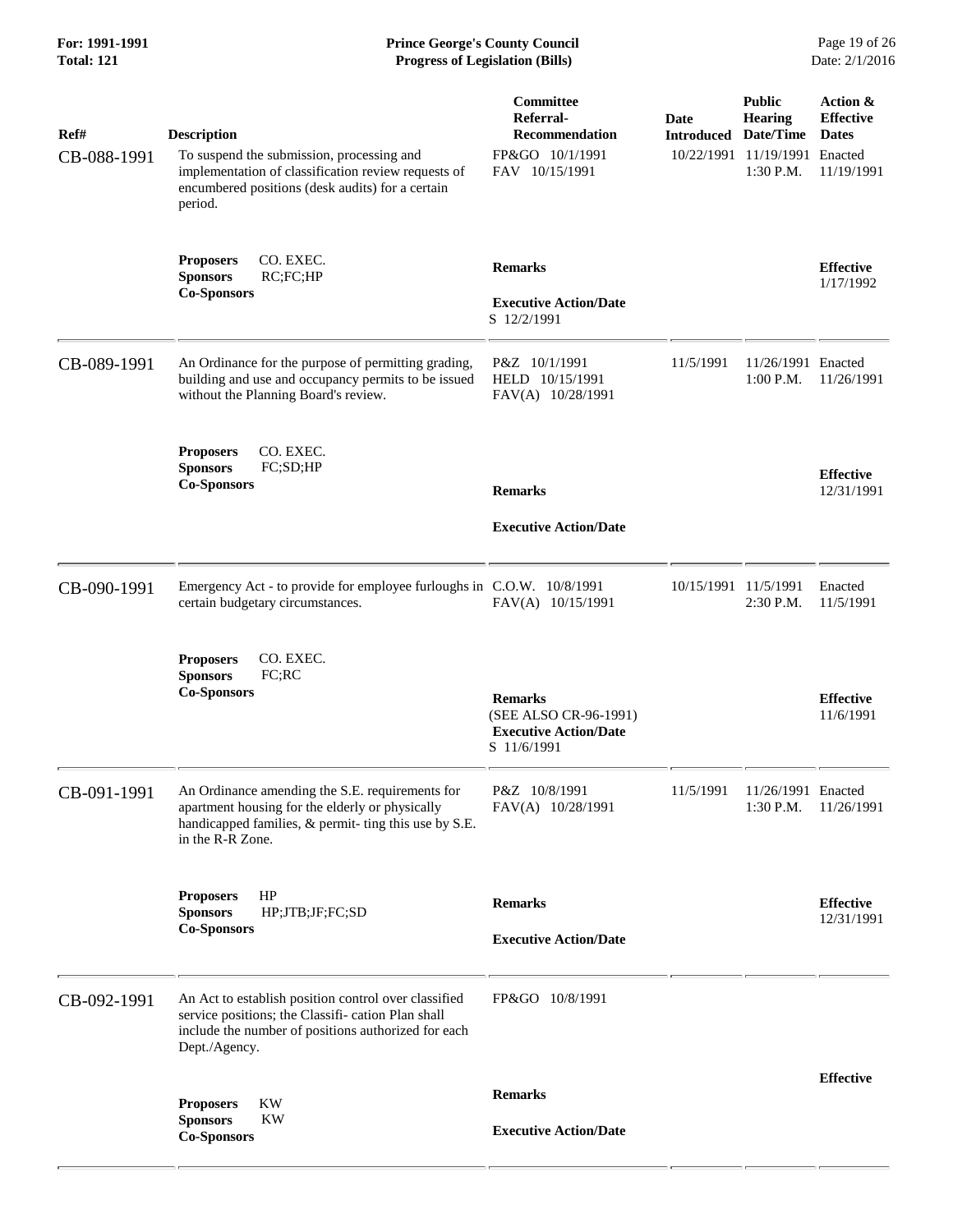| For: 1991-1991<br><b>Total: 121</b> | <b>Prince George's County Council</b><br>Page 20 of 26<br>Date: 2/1/2016<br><b>Progress of Legislation (Bills)</b>                                                                                      |                                                                                        |                                     |                                                                                 |                                                            |
|-------------------------------------|---------------------------------------------------------------------------------------------------------------------------------------------------------------------------------------------------------|----------------------------------------------------------------------------------------|-------------------------------------|---------------------------------------------------------------------------------|------------------------------------------------------------|
| Ref#<br>CB-093-1991                 | <b>Description</b><br>Subdivision Bill to allow Planning Board to require<br>payment of fee-in-lieu of parkland dedication equal to<br>5% of land's total new market value under certain<br>conditions. | Committee<br>Referral-<br><b>Recommendation</b><br>P&Z 10/15/1991<br>FAV(A) 10/28/1991 | Date<br><b>Introduced Date/Time</b> | <b>Public</b><br><b>Hearing</b><br>10/15/1991 11/26/1991 Enacted<br>$1:30$ P.M. | Action &<br><b>Effective</b><br><b>Dates</b><br>11/26/1991 |
|                                     | M-NCPPC<br><b>Proposers</b><br><b>Sponsors</b><br>RC<br><b>Co-Sponsors</b>                                                                                                                              | <b>Remarks</b><br><b>Executive Action/Date</b><br>S 12/11/1991                         |                                     |                                                                                 | <b>Effective</b><br>1/13/1992                              |
| CB-094-1991                         | An Act providing exemption from recordation $\&$<br>transfer taxes for first \$30,000 of actu- al<br>consideration paid by buyer of owner- occupied<br>residential property, etc.                       | FP&GO 10/8/1991<br>HELD 10/28/1991                                                     |                                     |                                                                                 | Rejected<br>11/5/1991                                      |
|                                     | <b>Proposers</b><br>KW<br><b>Sponsors</b><br>KW<br><b>Co-Sponsors</b>                                                                                                                                   | <b>Remarks</b><br><b>Executive Action/Date</b>                                         |                                     |                                                                                 | <b>Effective</b>                                           |
| CB-095-1991                         | An Ordinance for the purpose of providing more<br>notice to municipalities of certain zoning applications FAV(A) 10/28/1991<br>and public hearings.                                                     | P&Z 10/15/1991                                                                         | 11/5/1991                           | 11/26/1991 Enacted<br>$1:30$ P.M.                                               | 11/26/1991                                                 |
|                                     | $SD;$ JF<br><b>Proposers</b><br><b>Sponsors</b><br>SD;JF;JTB;RC;FC;SM<br><b>Co-Sponsors</b>                                                                                                             | <b>Remarks</b><br><b>Executive Action/Date</b>                                         |                                     |                                                                                 | <b>Effective</b><br>12/31/1991                             |
| CB-096-1991                         | An Ordinance to permit a catering business as a home P&Z 10/15/1991<br>occupation under certain circumstances.                                                                                          | NR(A) 10/28/1991                                                                       | 11/5/1991                           | 11/26/1991 Enacted<br>1:30 P.M.                                                 | 11/26/1991                                                 |
|                                     | <b>KW</b><br><b>Proposers</b><br><b>KW</b><br><b>Sponsors</b><br><b>Co-Sponsors</b>                                                                                                                     | <b>Remarks</b><br><b>Executive Action/Date</b>                                         |                                     |                                                                                 | <b>Effective</b><br>12/31/1991                             |
| CB-097-1991                         | An Act to clarify definitions, increase regular taxicab<br>rates, and provide for discounted rates in certain<br>circumstances.                                                                         | FP&GO 10/15/1991<br>FAV(A) 10/28/1991                                                  |                                     | 10/29/1991 11/19/1991 Enacted<br>$1:30$ P.M.                                    | 11/26/1991                                                 |
|                                     | CO. EXEC.<br><b>Proposers</b><br>RC;SD;JTB;FC<br><b>Sponsors</b><br><b>Co-Sponsors</b>                                                                                                                  | <b>Remarks</b>                                                                         |                                     |                                                                                 | <b>Effective</b><br>1/27/1992                              |
|                                     |                                                                                                                                                                                                         | <b>Executive Action/Date</b><br>S 12/11/1991                                           |                                     |                                                                                 |                                                            |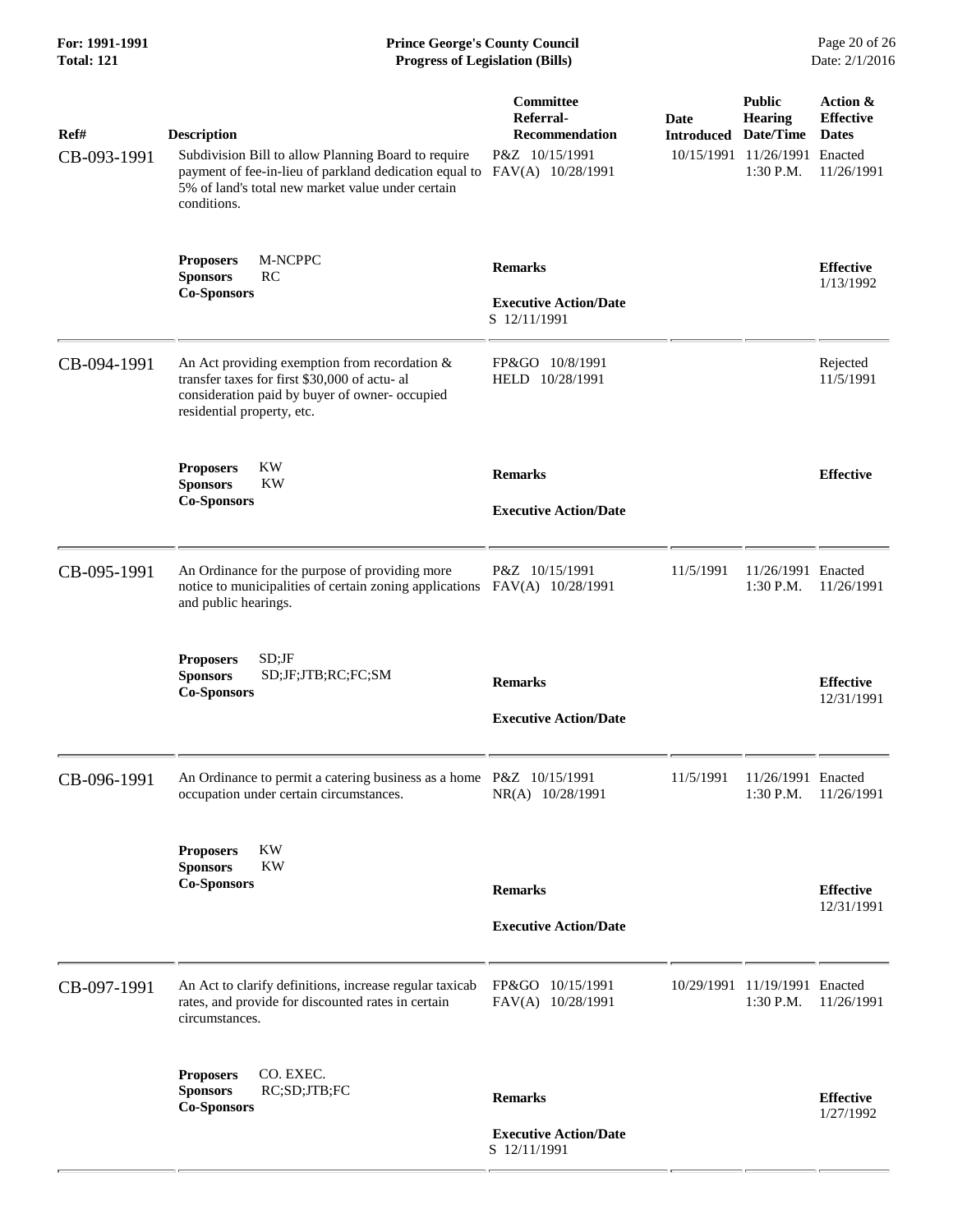| Ref#<br>CB-098-1991 | <b>Description</b><br>To adopt the 1990 BOCA Basic National Building<br>Code with certain additions, deletions and<br>modifications.                                         | Committee<br>Referral-<br><b>Recommendation</b><br>FP&GO 10/15/1991<br>FAV(A) 10/30/1991                      | <b>Date</b><br><b>Introduced</b><br>11/5/1991 | <b>Public</b><br><b>Hearing</b><br>Date/Time<br>11/26/1991 Enacted<br>$1:30$ P.M. | Action &<br><b>Effective</b><br><b>Dates</b><br>11/26/1991 |
|---------------------|------------------------------------------------------------------------------------------------------------------------------------------------------------------------------|---------------------------------------------------------------------------------------------------------------|-----------------------------------------------|-----------------------------------------------------------------------------------|------------------------------------------------------------|
|                     | CO. EXEC.<br><b>Proposers</b><br>RC;JTB;FC<br><b>Sponsors</b><br><b>Co-Sponsors</b>                                                                                          | <b>Remarks</b>                                                                                                |                                               |                                                                                   | <b>Effective</b><br>1/27/1992                              |
|                     |                                                                                                                                                                              | <b>Executive Action/Date</b><br>S 12/11/1991                                                                  |                                               |                                                                                   |                                                            |
| CB-099-1991         | An Act to adopt the 1990 Edition of the National<br>Electrical Code with certain amendments including<br>provisions concerning license procedures & fees and<br>permit fees. | FP&GO 10/15/1991<br>FAV 10/30/1991                                                                            | 11/5/1991                                     | 11/26/1991 Enacted<br>1:30 P.M.                                                   | 11/26/1991                                                 |
|                     | CO. EXEC.<br><b>Proposers</b>                                                                                                                                                | <b>Remarks</b>                                                                                                |                                               |                                                                                   | <b>Effective</b>                                           |
|                     | RC;JTB;FC<br><b>Sponsors</b><br><b>Co-Sponsors</b>                                                                                                                           | <b>Executive Action/Date</b><br>S 12/11/1991                                                                  |                                               |                                                                                   | 1/27/1992                                                  |
| CB-100-1991         | Amending the Animal Control Ordinance - Requiring<br>reimbursement while animal is in County custody,<br>raising the license fee and creating an animal hobby<br>permit.     | FP&GO 10/15/1991<br>FAV(A) 10/30/1991                                                                         | 11/5/1991                                     | 11/26/1991 Enacted<br>$1:30$ P.M.                                                 | 11/26/1991                                                 |
|                     | CO. EXEC.<br><b>Proposers</b><br><b>Sponsors</b><br>RC;FC<br><b>Co-Sponsors</b>                                                                                              | <b>Remarks</b><br><b>Executive Action/Date</b><br>S 12/11/1991                                                |                                               |                                                                                   | <b>Effective</b><br>1/27/1992                              |
| CB-101-1991         | An Ordinance for the purpose of amending the<br>provisions applicable to impervious surface limitations FAV 10/28/1991<br>in Chesapeake Bay Critical Area Overlay Zones.     | P&Z 10/15/1991                                                                                                |                                               | 10/29/1991 11/19/1991 Enacted<br>1:30 P.M.                                        | 11/19/1991                                                 |
|                     | AMC<br><b>Proposers</b><br><b>Sponsors</b><br>AMC;RC<br><b>Co-Sponsors</b>                                                                                                   | <b>Remarks</b>                                                                                                |                                               |                                                                                   | <b>Effective</b><br>12/4/1991                              |
|                     |                                                                                                                                                                              | <b>Executive Action/Date</b>                                                                                  |                                               |                                                                                   |                                                            |
| CB-102-1991         | An Act concerning Collective Bargaining Agreement - FP&GO 10/22/1991<br>Council 67, AFSCME, AFL-CIO, and its Affiliated<br>Local 3279.                                       | FAV(A) 10/30/1991                                                                                             | 11/5/1991                                     | 11/26/1991 Enacted<br>$9:00$ A.M.                                                 | 11/26/1991                                                 |
|                     | <b>Proposers</b><br>CO. EXEC.<br><b>Sponsors</b><br>RC;AMC;FC;JTB<br><b>Co-Sponsors</b>                                                                                      | <b>Remarks</b><br>(SEE CB-103 & CR-107;<br>RETROACTIVE PROV.)<br><b>Executive Action/Date</b><br>S 12/11/1991 |                                               |                                                                                   | <b>Effective</b><br>1/27/1992                              |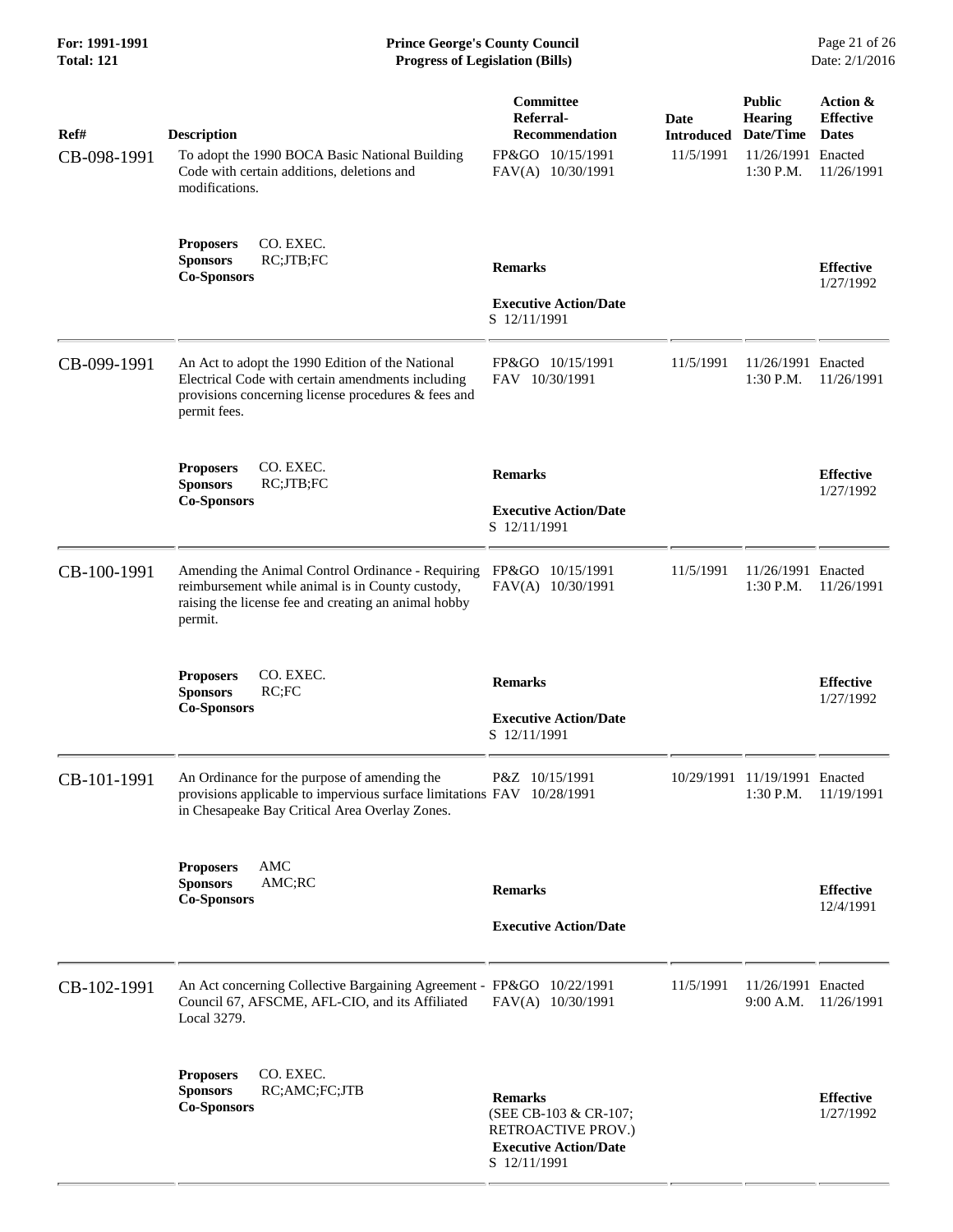| Ref#<br>CB-103-1991 | <b>Description</b><br>An Act assigning certain existing classes of work to<br>the bargaining unit represented by Council 67,<br>AFSCME, AFL-CIO and its affiliated Local. | Committee<br>Referral-<br><b>Recommendation</b><br>FP&GO 10/22/1991<br>FAV 10/30/1991                                | Date<br><b>Introduced</b><br>11/5/1991 | <b>Public</b><br><b>Hearing</b><br>Date/Time<br>11/26/1991 Enacted<br>9:00 A.M. | Action &<br><b>Effective</b><br><b>Dates</b><br>11/26/1991 |
|---------------------|---------------------------------------------------------------------------------------------------------------------------------------------------------------------------|----------------------------------------------------------------------------------------------------------------------|----------------------------------------|---------------------------------------------------------------------------------|------------------------------------------------------------|
|                     | <b>Proposers</b><br>CO. EXEC.<br>RC;JTB;FC<br><b>Sponsors</b><br><b>Co-Sponsors</b>                                                                                       | <b>Remarks</b><br>(SEE CB-102 & CR-107;<br>RETROACTIVE PROV.)<br><b>Executive Action/Date</b><br>S 12/11/1991        |                                        |                                                                                 | <b>Effective</b><br>1/27/1992                              |
| CB-104-1991         | An Act concerning Collective Bargaining Agreement - FP&GO 10/22/1991<br>Prince George's Correctional Officers' Association,<br>Inc. (Food Services Bargaining Unit).      | FAV(A) 10/30/1991                                                                                                    | 11/5/1991                              | 11/26/1991 Enacted<br>9:00 A.M.                                                 | 11/26/1991                                                 |
|                     | CO. EXEC.<br><b>Proposers</b><br><b>Sponsors</b><br>RC;JTB;JF;FC;SM<br><b>Co-Sponsors</b>                                                                                 | <b>Remarks</b><br>(SEE CB-105 & CR-108;<br><b>RETROACTIVE PROV.)</b><br><b>Executive Action/Date</b><br>S 12/11/1991 |                                        |                                                                                 | <b>Effective</b><br>1/27/1992                              |
| CB-105-1991         | To amend the Classification Plan to assign certain<br>classes of work to the bargaining unit represented by<br>P. G. Correctional Officer's Association, Inc.<br>(PGCOA). | FP&GO 10/22/1991<br>FAV 10/30/1991                                                                                   | 11/5/1991                              | 11/26/1991 Enacted<br>9:00 A.M.                                                 | 11/26/1991                                                 |
|                     | CO. EXEC.<br><b>Proposers</b><br>RC;FC;JTB;SM<br><b>Sponsors</b><br><b>Co-Sponsors</b>                                                                                    | <b>Remarks</b><br>(SEE CB-104 & CR-108;<br><b>RETROACTIVE PROV.)</b><br><b>Executive Action/Date</b><br>S 12/11/1991 |                                        |                                                                                 | <b>Effective</b><br>1/27/1992                              |
| CB-106-1991         | An Act concerning Collective Bargaining Agreement - FP&GO 10/22/1991<br>Prince George's Correctional Officers' Association,<br>Inc.                                       | FAV(A) 10/30/1991                                                                                                    | 11/5/1991                              | 11/26/1991 Enacted<br>9:00 A.M.                                                 | 11/26/1991                                                 |
|                     | CO. EXEC.<br><b>Proposers</b><br><b>Sponsors</b><br>RC;FC;JF;JTB<br><b>Co-Sponsors</b>                                                                                    | <b>Remarks</b><br>(SEE CB-107 & CR-110;<br>RETROACTIVE PROV.)<br><b>Executive Action/Date</b><br>S 12/11/1991        |                                        |                                                                                 | <b>Effective</b><br>1/27/1992                              |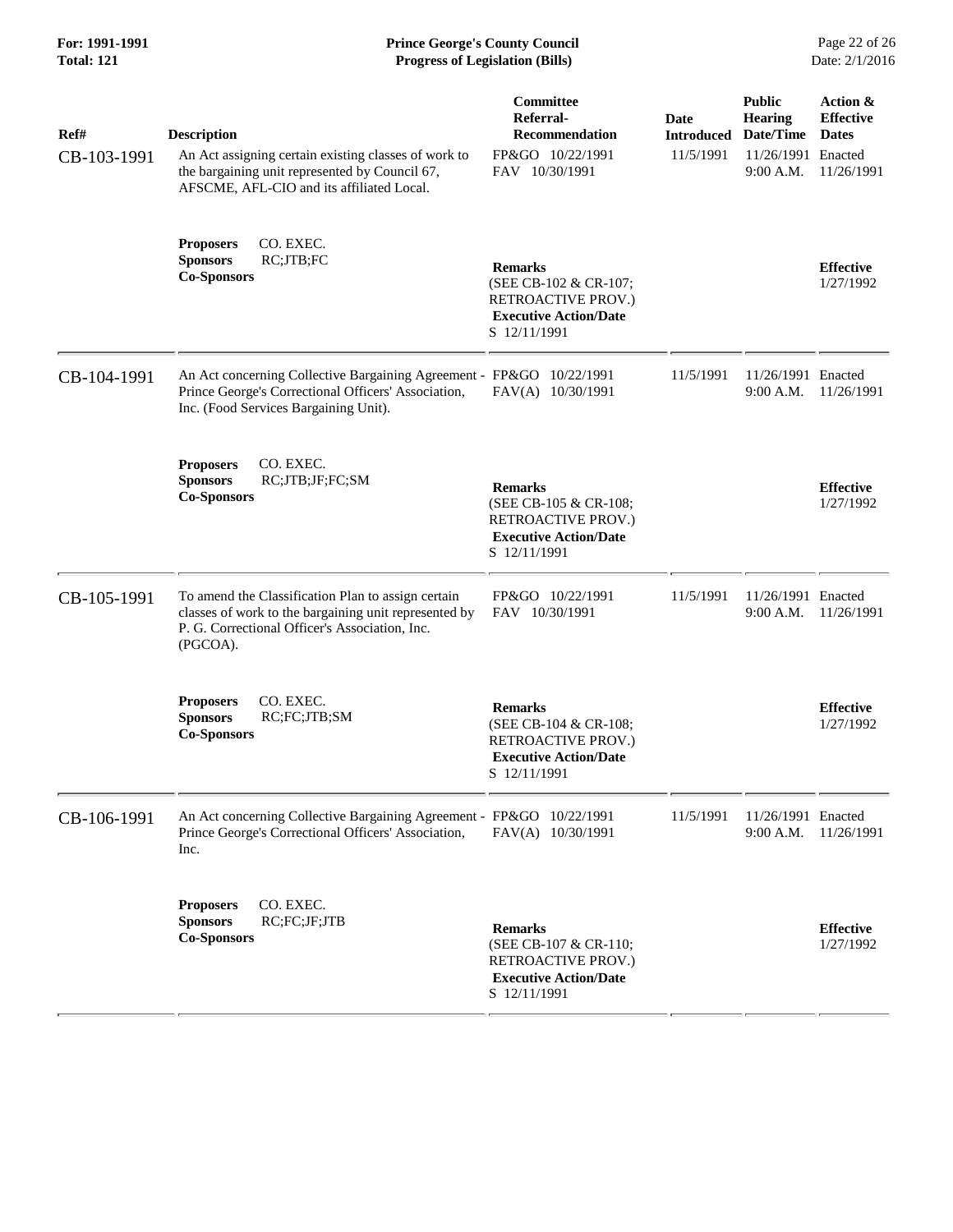| For: 1991-1991<br><b>Total: 121</b> | <b>Prince George's County Council</b><br>Date: 2/1/2016<br><b>Progress of Legislation (Bills)</b>                                                                                   |                                                                                                                   |                                        |                                                                                   |                                                            |
|-------------------------------------|-------------------------------------------------------------------------------------------------------------------------------------------------------------------------------------|-------------------------------------------------------------------------------------------------------------------|----------------------------------------|-----------------------------------------------------------------------------------|------------------------------------------------------------|
| Ref#<br>CB-107-1991                 | <b>Description</b><br>Authorizing the Establishment of a Pension Plan for<br>Uniformed Employees in the Department of<br>Corrections.                                               | Committee<br>Referral-<br>Recommendation<br>FP&GO 10/22/1991<br>FAV 10/30/1991                                    | Date<br><b>Introduced</b><br>11/5/1991 | <b>Public</b><br><b>Hearing</b><br>Date/Time<br>11/26/1991 Enacted<br>$9:00$ A.M. | Action &<br><b>Effective</b><br><b>Dates</b><br>11/26/1991 |
|                                     | CO. EXEC.<br><b>Proposers</b><br>RC;FC;JF;JTB<br><b>Sponsors</b><br><b>Co-Sponsors</b>                                                                                              | <b>Remarks</b><br>(SEE CB-106-1991 &<br>CR-110-1991)<br><b>Executive Action/Date</b><br>S 12/11/1991              |                                        |                                                                                   | <b>Effective</b><br>1/27/1992                              |
| CB-108-1991                         | An Act concerning Collective Bargaining Agreement - FP&GO 10/22/1991<br>Council 67, AFSCME, AFL-CIO, and its affiliated<br>Locals 2462 and 2735.                                    | FAV(A) 10/30/1991                                                                                                 | 11/5/1991                              | 11/26/1991 Enacted<br>9:00 A.M.                                                   | 11/26/1991                                                 |
|                                     | CO. EXEC.<br><b>Proposers</b><br><b>Sponsors</b><br>RC;FC;JTB;HP<br><b>Co-Sponsors</b>                                                                                              | <b>Remarks</b><br>(SEE CR-111 & CB-111;<br>RETROACTIVE PROV.)<br><b>Executive Action/Date</b><br>S 12/11/1991     |                                        |                                                                                   | <b>Effective</b><br>1/27/1992                              |
| CB-109-1991                         | An Act concerning Collective Bargaining Agreement<br>-- Council 67, American Federa- tion of State, County FAV(A) 10/30/1991<br>and Municipal Employees & its affiliated Local 241. | FP&GO 10/22/1991                                                                                                  | 11/5/1991                              | 11/26/1991 Enacted<br>9:00 A.M.                                                   | 11/26/1991                                                 |
|                                     | CO. EXEC.<br><b>Proposers</b><br><b>Sponsors</b><br>RC;JTB;FC;HP<br><b>Co-Sponsors</b>                                                                                              | <b>Remarks</b><br>(SEE<br>CR-112-1991;RETROACTIVE<br>PROVISIONS)<br><b>Executive Action/Date</b><br>S 12/11/1991  |                                        |                                                                                   | <b>Effective</b><br>1/27/1992                              |
| CB-110-1991                         | An Act concerning Collective Bargaining Agreement - FP&GO 10/22/1991<br>Deputy Sheriff's Association, Inc.                                                                          | FAV(A) 10/30/1991                                                                                                 | 11/5/1991                              | 11/26/1991 Enacted<br>9:00 A.M.                                                   | 11/26/1991                                                 |
|                                     | CO. EXEC.<br><b>Proposers</b><br><b>Sponsors</b><br>RC;FC;JTB;HP<br><b>Co-Sponsors</b>                                                                                              | <b>Remarks</b><br>(SEE)<br>CR-113-1991;RETROACTIVE<br>PROVISIONS)<br><b>Executive Action/Date</b><br>S 12/11/1991 |                                        |                                                                                   | <b>Effective</b><br>1/27/1992                              |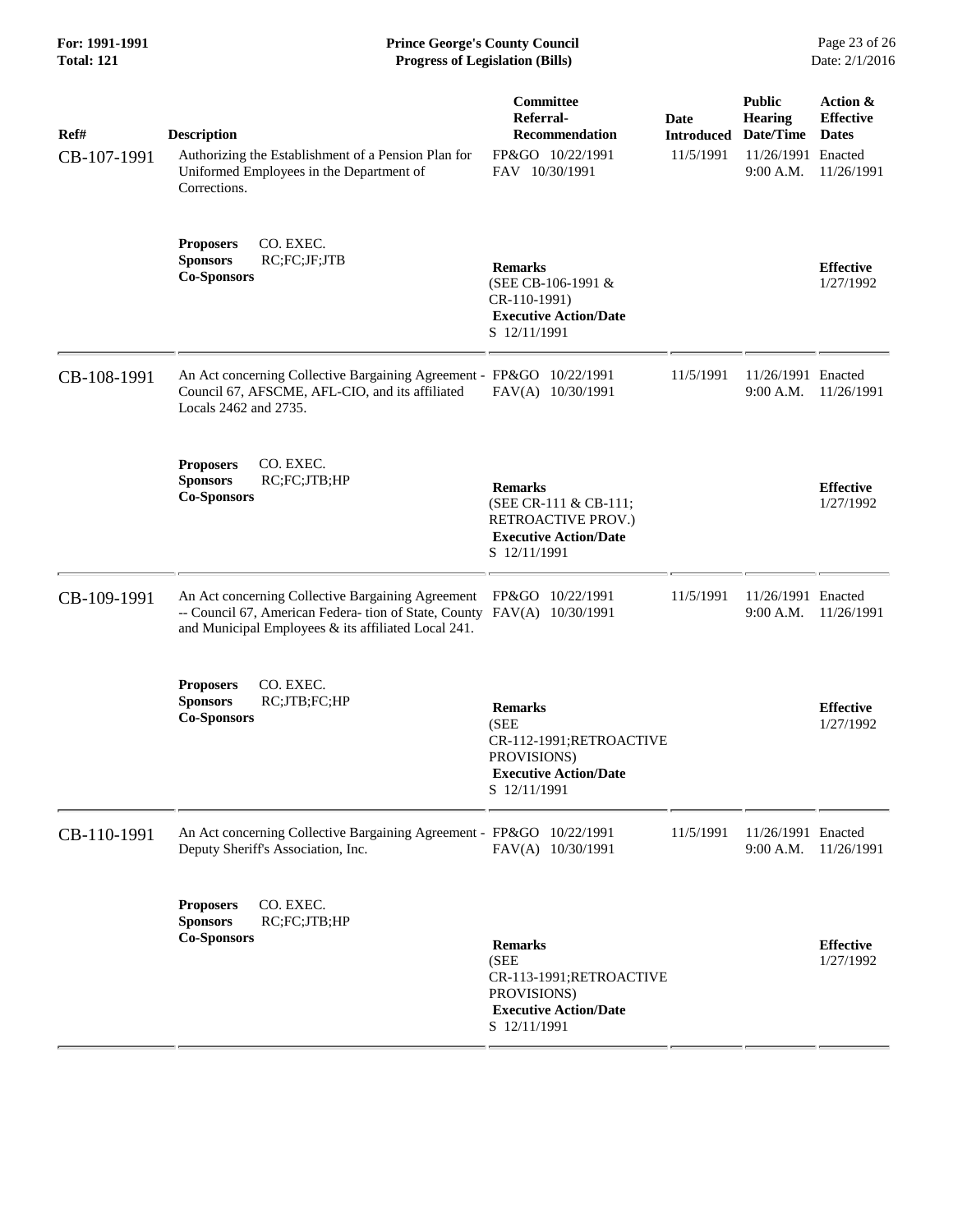| For: 1991-1991<br><b>Total: 121</b> | <b>Prince George's County Council</b><br><b>Progress of Legislation (Bills)</b>                                                                                                               |                                                                                                                  |                                        |                                                                                 | Page 24 of 26<br>Date: 2/1/2016                            |
|-------------------------------------|-----------------------------------------------------------------------------------------------------------------------------------------------------------------------------------------------|------------------------------------------------------------------------------------------------------------------|----------------------------------------|---------------------------------------------------------------------------------|------------------------------------------------------------|
| Ref#<br>CB-111-1991                 | <b>Description</b><br>An Act concerning Collective Bargaining Agreement - FP&GO 10/22/1991<br>American Federation of State, County and Municipal<br>Employees, and its affiliated Local 2462. | Committee<br>Referral-<br><b>Recommendation</b><br>FAV(A) 10/30/1991                                             | Date<br><b>Introduced</b><br>11/5/1991 | <b>Public</b><br><b>Hearing</b><br>Date/Time<br>11/26/1991 Enacted<br>9:00 A.M. | Action &<br><b>Effective</b><br><b>Dates</b><br>11/26/1991 |
|                                     | CO. EXEC.<br><b>Proposers</b><br>RC;FC;HP;JTB<br><b>Sponsors</b><br><b>Co-Sponsors</b>                                                                                                        | <b>Remarks</b><br>(SEE<br>CB-108-1991;RETROACTIVE<br>PROVISIONS)<br><b>Executive Action/Date</b><br>S 12/11/1991 |                                        |                                                                                 | <b>Effective</b><br>1/27/1992                              |
| CB-112-1991                         | An Act to provide for the transfer of a taxicab<br>certificate issued to a person to a partnership, company HELD 11/12/1991<br>or corporation owned in whole or in part by the<br>person.     | FP&GO 10/29/1991<br>FP&GO 11/19/1991                                                                             |                                        | 10/29/1991 11/19/1991 Recommit<br>1:30 P.M.                                     | 11/19/1991                                                 |
|                                     | SM<br><b>Proposers</b><br><b>SM</b><br><b>Sponsors</b><br><b>Co-Sponsors</b>                                                                                                                  | <b>Remarks</b><br><b>Executive Action/Date</b>                                                                   |                                        |                                                                                 | <b>Effective</b>                                           |
| CB-113-1991                         | Emergency Act to amend the provisions regarding the C.O.W. 10/22/1991<br>pay out of accumulated sick and annual leave balances FAV 10/29/1991<br>upon separation from employment.             | C.O.W. 11/5/1991<br>FAV(A) 11/5/1991                                                                             | 11/5/1991                              | 11/26/1991 Enacted<br>9:00 A.M.                                                 | 11/26/1991                                                 |
|                                     | CO. EXEC.<br><b>Proposers</b><br>RC:FC:JF<br><b>Sponsors</b><br><b>Co-Sponsors</b>                                                                                                            | <b>Remarks</b><br><b>Executive Action/Date</b><br>S 12/11/1991                                                   |                                        |                                                                                 | <b>Effective</b><br>12/11/1991                             |
| CB-114-1991                         | To provide that inmates sentenced to incar- ceration<br>for 48 hrs. or less per week shall pay cost of incarc.<br>and that inmates sen-tenced to home detention shall<br>pay a fee.           | FP&GO 10/22/1991<br>FAV(A) 10/30/1991                                                                            | 11/5/1991                              | 11/26/1991 Enacted<br>2:00 P.M.                                                 | 11/26/1991                                                 |
|                                     | <b>SD</b><br><b>Proposers</b><br><b>Sponsors</b><br>SD;RC;SM;FC;HP;KW;JTB;JF<br><b>Co-Sponsors</b>                                                                                            | <b>Remarks</b><br><b>Executive Action/Date</b><br>S 12/11/1991                                                   |                                        |                                                                                 | <b>Effective</b><br>1/27/1992                              |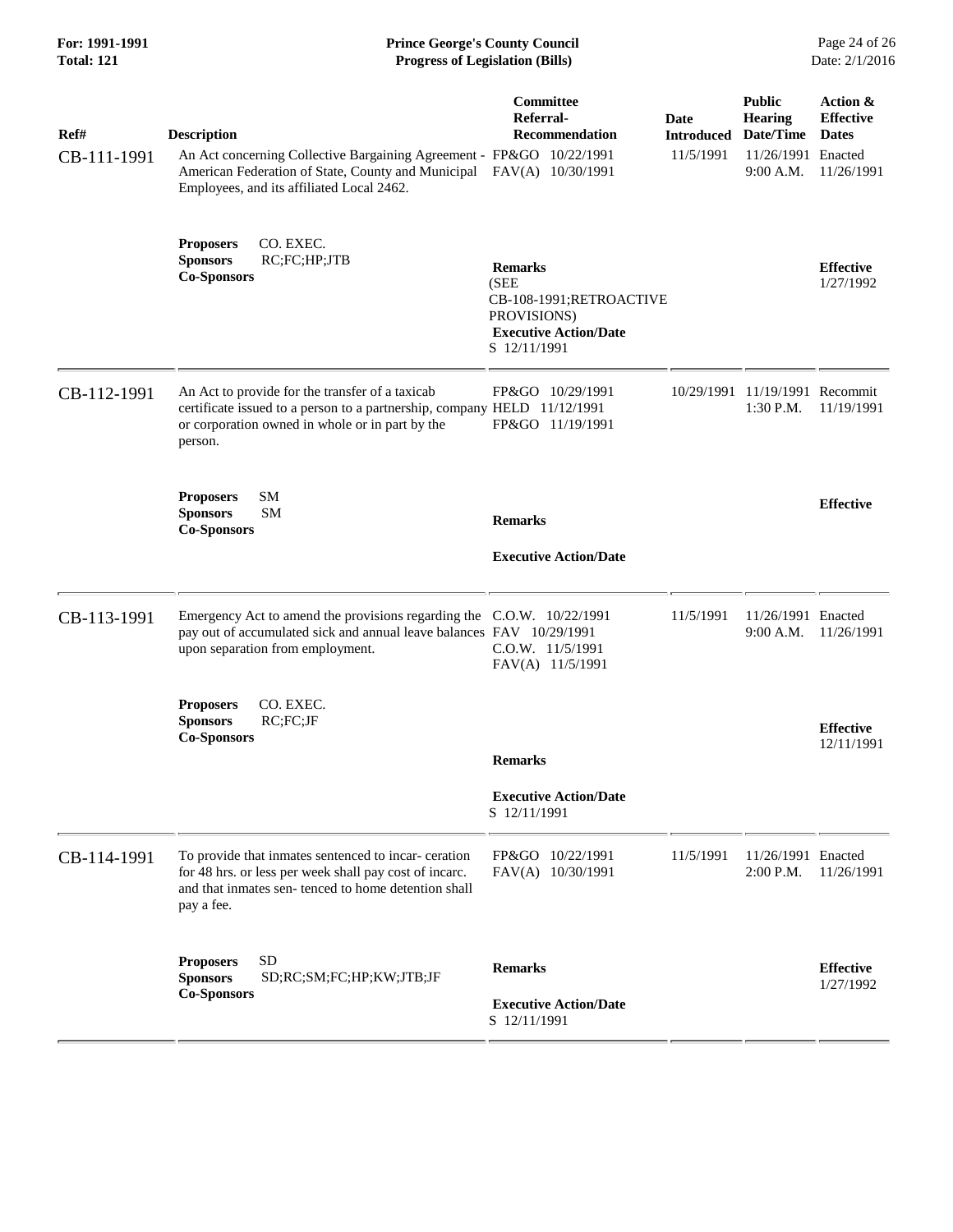## **For: 1991-1991 Prince George's County Council** Page 25 of 26<br> **Prince George's County Council** Page 25 of 26<br> **Progress of Legislation (Bills)** Date: 2/1/2016 **Total: 121 Progress of Legislation (Bills)**

| Ref#<br>CB-115-1991 | <b>Description</b><br>An Ordinance concerning commercial recreational<br>attractions.                                                                                         | <b>Committee</b><br>Referral-<br><b>Recommendation</b><br>P&Z 10/29/1991<br>FAV(A) 11/12/1991 | Date<br><b>Introduced</b> | <b>Public</b><br>Hearing<br>Date/Time<br>10/29/1991 11/19/1991 Enacted<br>1:30 P.M. | Action &<br><b>Effective</b><br><b>Dates</b><br>11/19/1991 |
|---------------------|-------------------------------------------------------------------------------------------------------------------------------------------------------------------------------|-----------------------------------------------------------------------------------------------|---------------------------|-------------------------------------------------------------------------------------|------------------------------------------------------------|
|                     | <b>JTB</b><br><b>Proposers</b><br>JTB;RC;HP;FC<br><b>Sponsors</b><br><b>Co-Sponsors</b>                                                                                       | <b>Remarks</b><br><b>Executive Action/Date</b>                                                |                           |                                                                                     | <b>Effective</b><br>11/19/1991                             |
| CB-116-1991         | An Ordinance for the purpose of establish- ing that<br>general retail uses permitted in the C-S-C Zone shall<br>be permitted in the C-M Zone, under certain<br>circumstances. | P&Z 11/5/1991<br>FAV(A) 11/12/1991<br>P&Z 11/26/1991                                          | 11/5/1991                 | 11/26/1991 Recommit<br>2:00 P.M.                                                    | 11/26/1991                                                 |
|                     | HP<br><b>Proposers</b><br>HP<br><b>Sponsors</b><br><b>Co-Sponsors</b>                                                                                                         | <b>Remarks</b><br><b>Executive Action/Date</b>                                                |                           |                                                                                     | <b>Effective</b>                                           |
| CB-117-1991         | An Ordinance for the purpose of permitting a riding<br>stable in the O-S and R-A Zones under certain<br>circumstances.                                                        | P&Z 11/5/1991<br>FAV 11/12/1991                                                               | 11/5/1991                 | 11/26/1991 Enacted<br>2:00 P.M.                                                     | 11/26/1991                                                 |
|                     | <b>KW</b><br><b>Proposers</b><br><b>Sponsors</b><br>KW<br><b>Co-Sponsors</b>                                                                                                  | <b>Remarks</b><br><b>Executive Action/Date</b>                                                |                           |                                                                                     | <b>Effective</b><br>12/31/1991                             |
| CB-118-1991         | An Ordinance for the purpose of amending the Special P&Z 11/5/1991<br>Exception provisions for Nursing or Care Homes in<br>the C-O Zone.                                      | FAV 11/12/1991                                                                                | 11/5/1991                 | 11/26/1991 Enacted<br>2:00 P.M.                                                     | 11/26/1991                                                 |
|                     | <b>Proposers</b><br>FC<br>FC;JTB;JF;HP<br><b>Sponsors</b><br><b>Co-Sponsors</b>                                                                                               | <b>Remarks</b><br><b>Executive Action/Date</b>                                                |                           |                                                                                     | <b>Effective</b><br>12/31/1991                             |
| CB-119-1991         | To increase certain benefits under the Length of<br>Service Award Program for certain volunteers and<br>surviving spouses.                                                    | FP&GO 11/5/1991<br>FAV(A) 11/12/1991                                                          | 11/5/1991                 | 11/26/1991 Enacted<br>9:00 A.M.                                                     | 11/26/1991                                                 |
|                     | CO. EXEC.<br><b>Proposers</b><br><b>Sponsors</b><br>KW;FC<br><b>Co-Sponsors</b>                                                                                               | <b>Remarks</b><br><b>Executive Action/Date</b><br>S 12/11/1991                                |                           |                                                                                     | <b>Effective</b><br>1/27/1992                              |